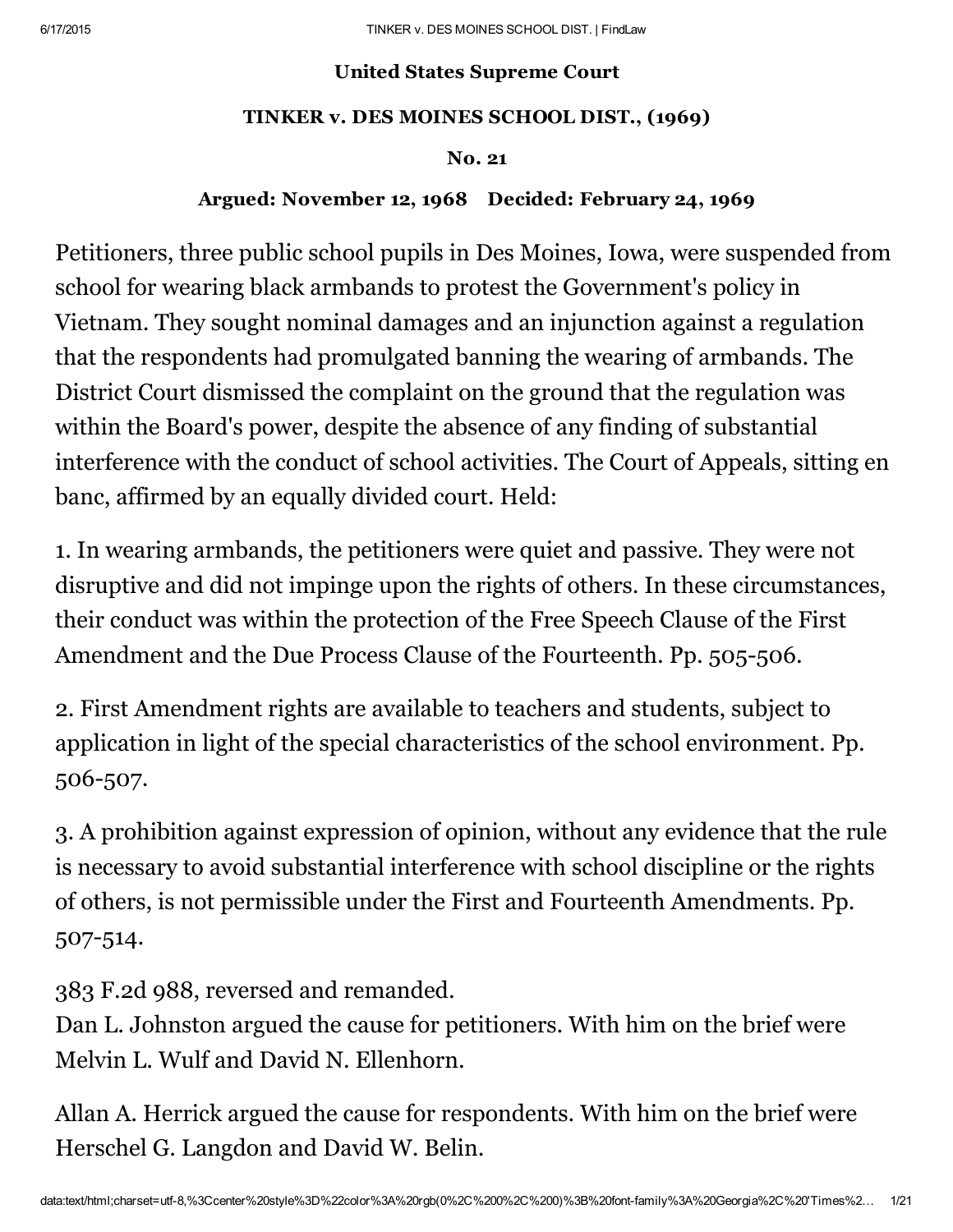Charles Morgan, Jr., filed a brief for the United States National Student Association, as amicus curiae, urging reversal. [393 U.S. 503, 504]

## MR. JUSTICE FORTAS delivered the opinion of the Court.

Petitioner John F. Tinker, 15 years old, and petitioner Christopher Eckhardt, 16 years old, attended high schools in Des Moines, Iowa. Petitioner Mary Beth Tinker, John's sister, was a 13-year-old student in junior high school.

In December 1965, a group of adults and students in Des Moines held a meeting at the Eckhardt home. The group determined to publicize their objections to the hostilities in Vietnam and their support for a truce by wearing black armbands during the holiday season and by fasting on December 16 and New Year's Eve. Petitioners and their parents had previously engaged in similar activities, and they decided to participate in the program.

The principals of the Des Moines schools became aware of the plan to wear armbands. On December 14, 1965, they met and adopted a policy that any student wearing an armband to school would be asked to remove it, and if he refused he would be suspended until he returned without the armband. Petitioners were aware of the regulation that the school authorities adopted.

On December 16, Mary Beth and Christopher wore black armbands to their schools. John Tinker wore his armband the next day. They were all sent home and suspended from school until they would come back without their armbands. They did not return to school until after the planned period for wearing armbands had expired - that is, until after New Year's Day.

This complaint was filed in the United States District Court by petitioners, through their fathers, under 1983 of Title 42 of the United States Code. It prayed for an injunction restraining the respondent school officials and the respondent members of the board of directors of the school district from disciplining the petitioners, and it sought nominal damages. After an evidentiary hearing the District Court dismissed the complaint. It upheld [393 U.S. 503, 505] the constitutionality of the school authorities' action on the ground that it was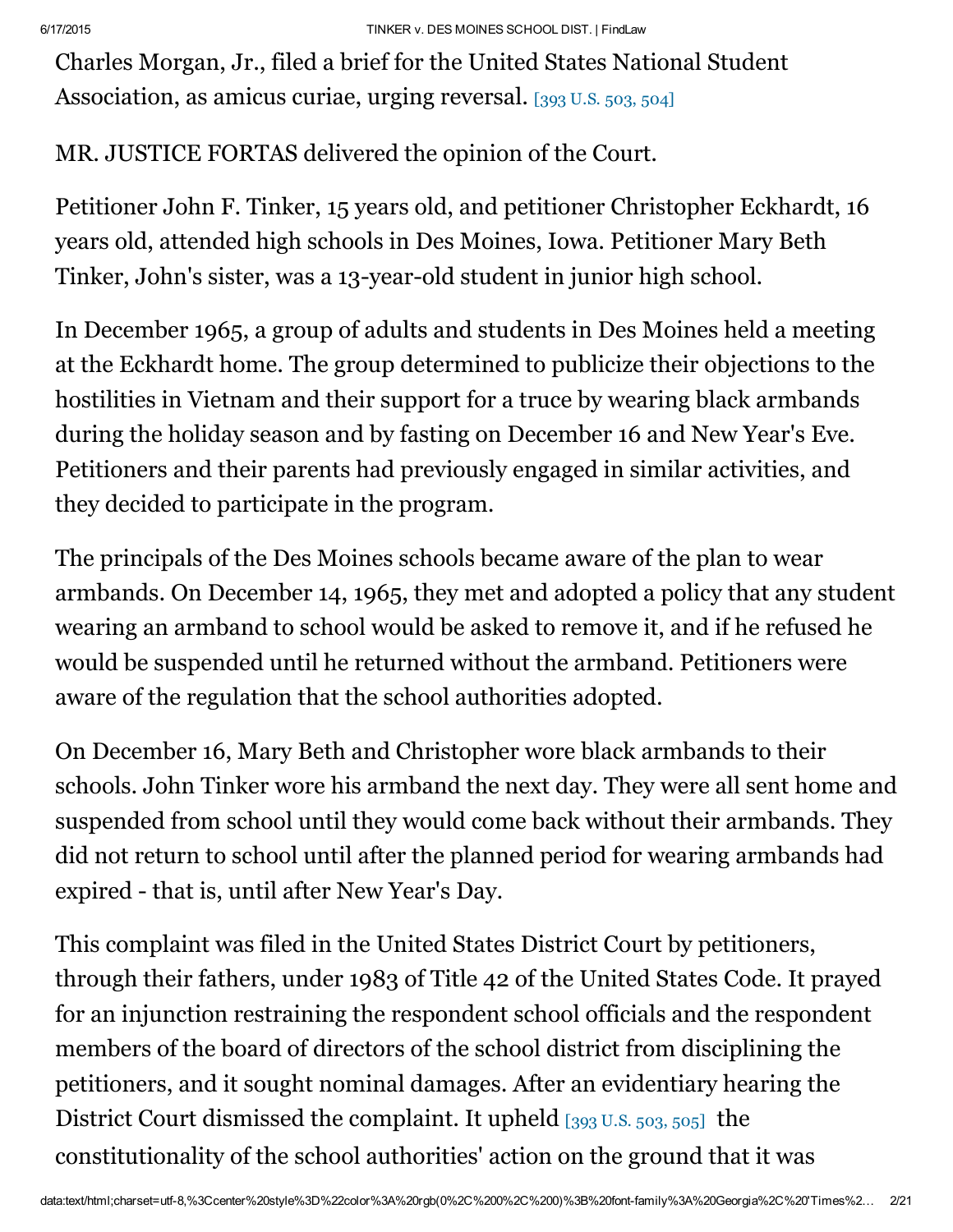#### 6/17/2015 TINKER v. DES MOINES SCHOOL DIST. | FindLaw

reasonable in order to prevent disturbance of school discipline. 258 F. Supp. 971 (1966). The court referred to but expressly declined to follow the Fifth Circuit's holding in a similar case that the wearing of symbols like the armbands cannot be prohibited unless it "materially and substantially interfere[s] with the requirements of appropriate discipline in the operation of the school." Burnside v. Byars, 363 F.2d 744, 749 (1966). [1](http://caselaw.findlaw.com/us-supreme-court/393/503.html#f1)

On appeal, the Court of Appeals for the Eighth Circuit considered the case en banc. The court was equally divided, and the District Court's decision was accordingly affirmed, without opinion. 383 F.2d 988 (1967). We granted certiorari. 390 [U.S.](http://caselaw.findlaw.com/us-supreme-court/390/942.html) 942 (1968).

## I.

The District Court recognized that the wearing of an armband for the purpose of expressing certain views is the type of symbolic act that is within the Free Speech Clause of the First [Amendment.](http://caselaw.findlaw.com/us-supreme-court/319/624.html) See West Virginia v. Barnette, 319 U.S. 624 (1943); Stromberg v. California, 283 [U.S.](http://caselaw.findlaw.com/us-supreme-court/283/359.html) 359 (1931). Cf. Thornhill v. Alabama, 310 [U.S.](http://caselaw.findlaw.com/us-supreme-court/310/88.html) 88 (1940); Edwards v. South Carolina,372 [U.S.](http://caselaw.findlaw.com/us-supreme-court/372/229.html) 229 (1963); Brown v. Louisiana, 383 [U.S.](http://caselaw.findlaw.com/us-supreme-court/383/131.html) 131 (1966). As we shall discuss, the wearing of armbands in the circumstances of this case was entirely divorced from actually or potentially disruptive conduct by those participating in it. It was closely akin to "pure speech"  $_{[393 \text{ U.S. } 503, 506]}$  which, we have repeatedly held, is entitled to [comprehensive](http://caselaw.findlaw.com/us-supreme-court/379/536.html#555) protection under the First Amendment. Cf. Cox v. Louisiana, 379 U.S. 536, 555 (1965); Adderley v. Florida, 385 [U.S.](http://caselaw.findlaw.com/us-supreme-court/385/39.html) 39 (1966). First Amendment rights, applied in light of the special characteristics of the school environment, are available to teachers and students. It can hardly be argued that either students or teachers shed their constitutional rights to freedom of speech or expression at the schoolhouse gate. This has been the unmistakable holding of this Court for almost 50 years. In Meyer v. [Nebraska,](http://caselaw.findlaw.com/us-supreme-court/262/390.html) 262 U.S. 390 (1923), and Bartels v. Iowa, 262 [U.S.](http://caselaw.findlaw.com/us-supreme-court/262/404.html) 404 (1923), this Court, in opinions by Mr. Justice McReynolds, held that the Due Process Clause of the Fourteenth Amendment prevents States from forbidding the teaching of a foreign language to young students. Statutes to this effect, the Court held, unconstitutionally interfere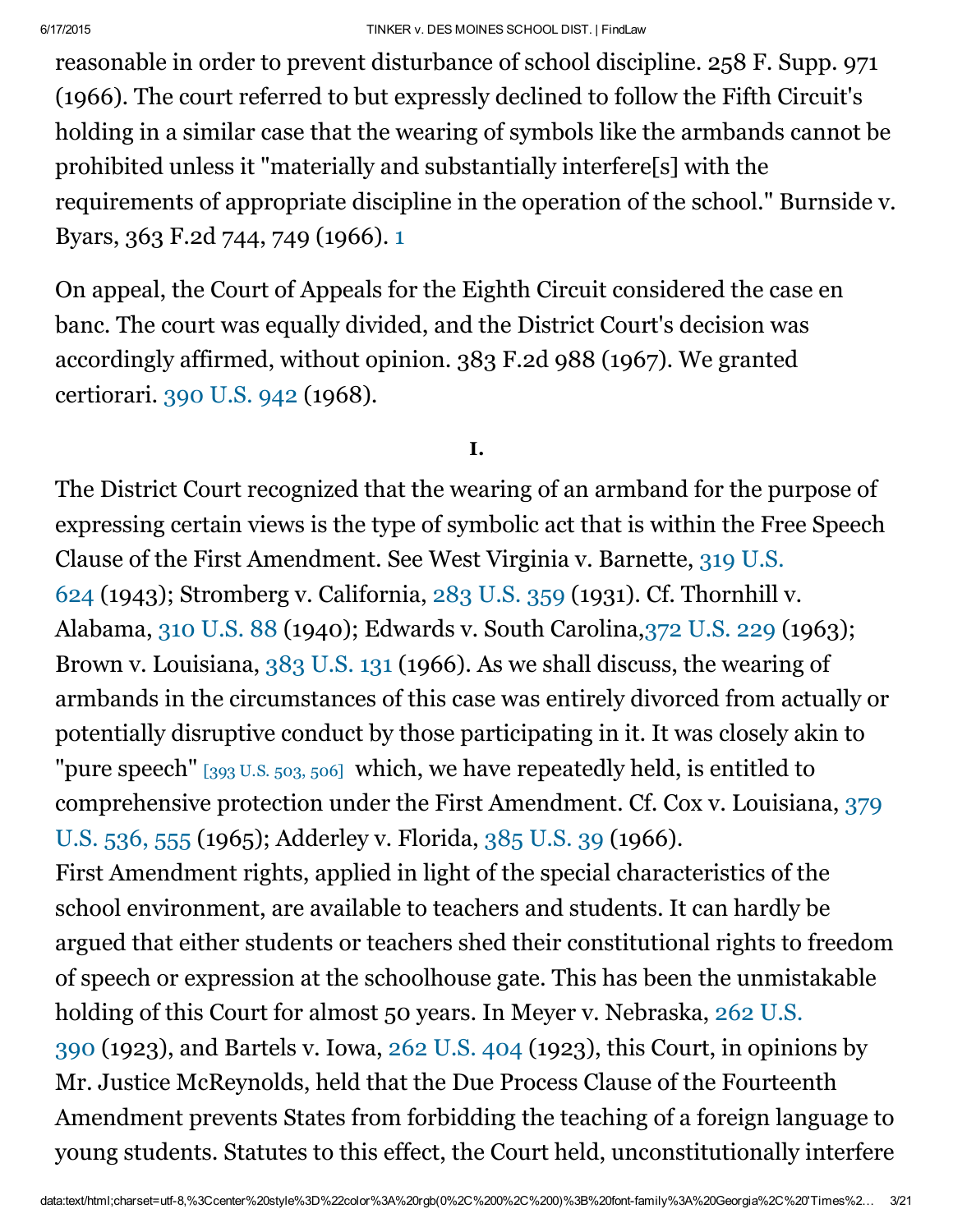with the liberty of teacher, student, and parent. [2](http://caselaw.findlaw.com/us-supreme-court/393/503.html#f2) See also Pierce v. Society of Sisters, [393 U.S. 503, 507] 268 [U.S.](http://caselaw.findlaw.com/us-supreme-court/268/510.html) 510(1925); West Virginia v. Barnette, 319 U.S. 624 (1943); McCollum v. Board of [Education,](http://caselaw.findlaw.com/us-supreme-court/319/624.html) 333 [U.S.](http://caselaw.findlaw.com/us-supreme-court/333/203.html) 203 (1948); Wieman v. Updegraff, 344 [U.S.](http://caselaw.findlaw.com/us-supreme-court/344/183.html#195) 183, 195(1952) (concurring opinion); Sweezy v. New Hampshire, 354 [U.S.](http://caselaw.findlaw.com/us-supreme-court/354/234.html) 234 (1957); Shelton v. Tucker, 364 U.S. [479,](http://caselaw.findlaw.com/us-supreme-court/364/479.html#487) 487 (1960); Engel v. Vitale, 370 [U.S.](http://caselaw.findlaw.com/us-supreme-court/370/421.html) [421\(1962\);](http://caselaw.findlaw.com/us-supreme-court/385/589.html#603) Keyishian v. Board of Regents, 385 U.S. 589, 603 (1967); Epperson v. Arkansas, ante, p. 97 (1968).

In West Virginia v. Barnette, supra, this Court held that under the First Amendment, the student in public school may not be compelled to salute the flag. Speaking through Mr. Justice Jackson, the Court said:

"The Fourteenth Amendment, as now applied to the States, protects the citizen against the State itself and all of its creatures - Boards of Education not excepted. These have, of course, important, delicate, and highly discretionary functions, but none that they may not perform within the limits of the Bill of Rights. That they are educating the young for citizenship is reason for scrupulous protection of Constitutional freedoms of the individual, if we are not to strangle the free mind at its source and teach youth to discount important principles of our government as mere platitudes." 319 [U.S.,](http://caselaw.findlaw.com/us-supreme-court/319/624.html#637) at 637 .

On the other hand, the Court has repeatedly emphasized the need for affirming the comprehensive authority of the States and of school officials, consistent with fundamental constitutional safeguards, to prescribe and control conduct in the schools. See Epperson v. Arkansas, supra, at 104; Meyer v. Nebraska, supra, at 402. Our problem lies in the area where students in the exercise of First Amendment rights collide with the rules of the school authorities.

II.

The problem posed by the present case does not relate to regulation of the length of skirts or the type of clothing, [393 U.S. 503, 508] to hair style, or deportment. Cf. Ferrell v. Dallas Independent School District, 392 F.2d 697 (1968); Pugsley v. Sellmeyer, 158 Ark. 247, 250 S. W. 538 (1923). It does not concern aggressive, disruptive action or even group demonstrations. Our problem involves direct,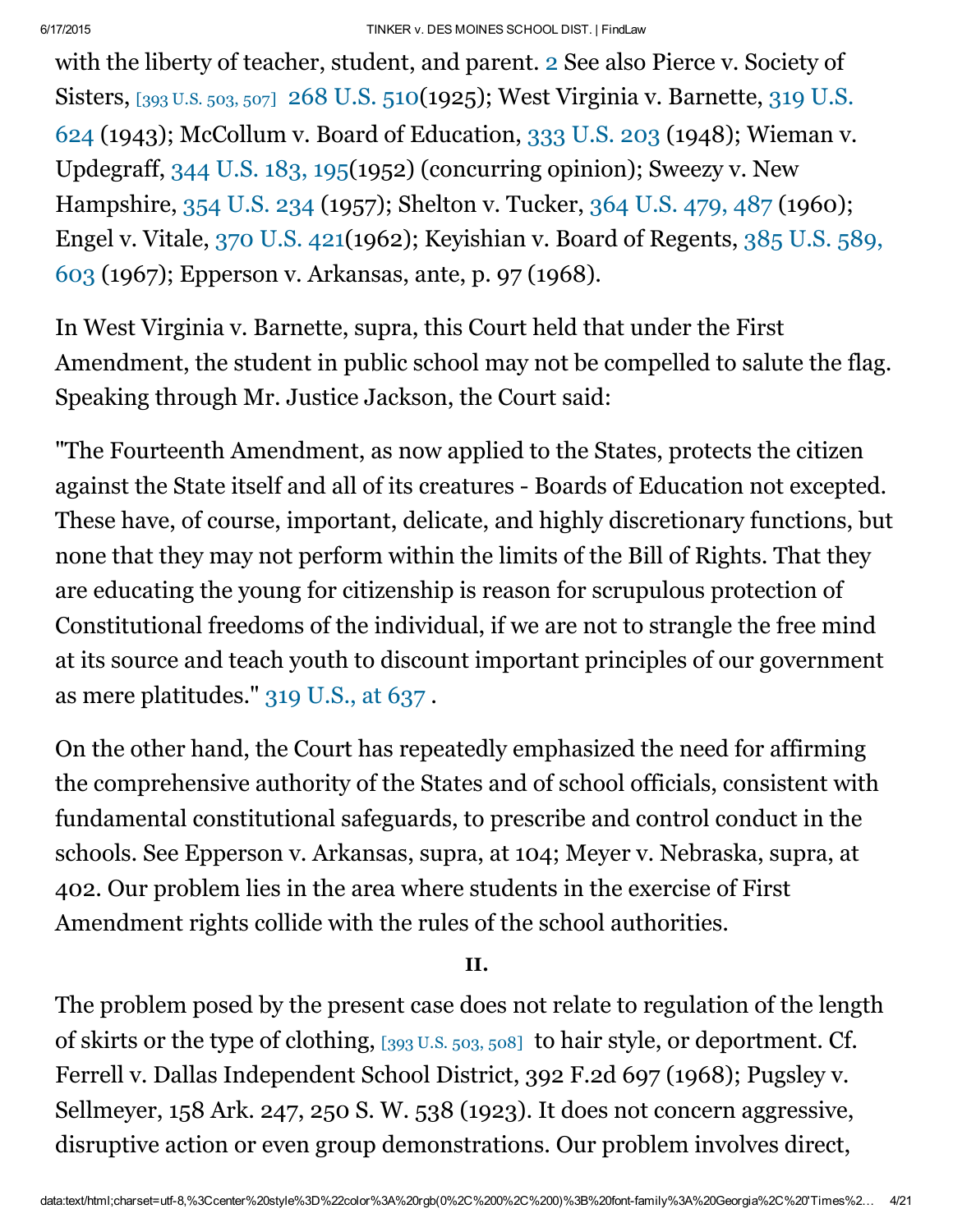primary First Amendment rights akin to "pure speech." The school officials banned and sought to punish petitioners for a silent, passive expression of opinion, unaccompanied by any disorder or disturbance on the part of petitioners. There is here no evidence whatever of petitioners' interference, actual or nascent, with the schools' work or of collision with the rights of other students to be secure and to be let alone. Accordingly, this case does not concern speech or action that intrudes upon the work of the schools or the rights of other students.

Only a few of the 18,000 students in the school system wore the black armbands. Only five students were suspended for wearing them. There is no indication that the work of the schools or any class was disrupted. Outside the classrooms, a few students made hostile remarks to the children wearing armbands, but there were no threats or acts of violence on school premises.

The District Court concluded that the action of the school authorities was reasonable because it was based upon their fear of a disturbance from the wearing of the armbands. But, in our system, undifferentiated fear or apprehension of disturbance is not enough to overcome the right to freedom of expression. Any departure from absolute regimentation may cause trouble. Any variation from the majority's opinion may inspire fear. Any word spoken, in class, in the lunchroom, or on the campus, that deviates from the views of another person may start an argument or cause a disturbance. But our Constitution says we must take this risk, Terminiello v. Chicago, 337 [U.S.](http://caselaw.findlaw.com/us-supreme-court/337/1.html) 1 (1949); and our history says that it is this sort of hazardous freedom - this kind of openness - that is  $[393 \text{ U.S. } 503, 509]$  the basis of our national strength and of the independence and vigor of Americans who grow up and live in this relatively permissive, often disputatious, society.

In order for the State in the person of school officials to justify prohibition of a particular expression of opinion, it must be able to show that its action was caused by something more than a mere desire to avoid the discomfort and unpleasantness that always accompany an unpopular viewpoint. Certainly where there is no finding and no showing that engaging in the forbidden conduct would "materially and substantially interfere with the requirements of appropriate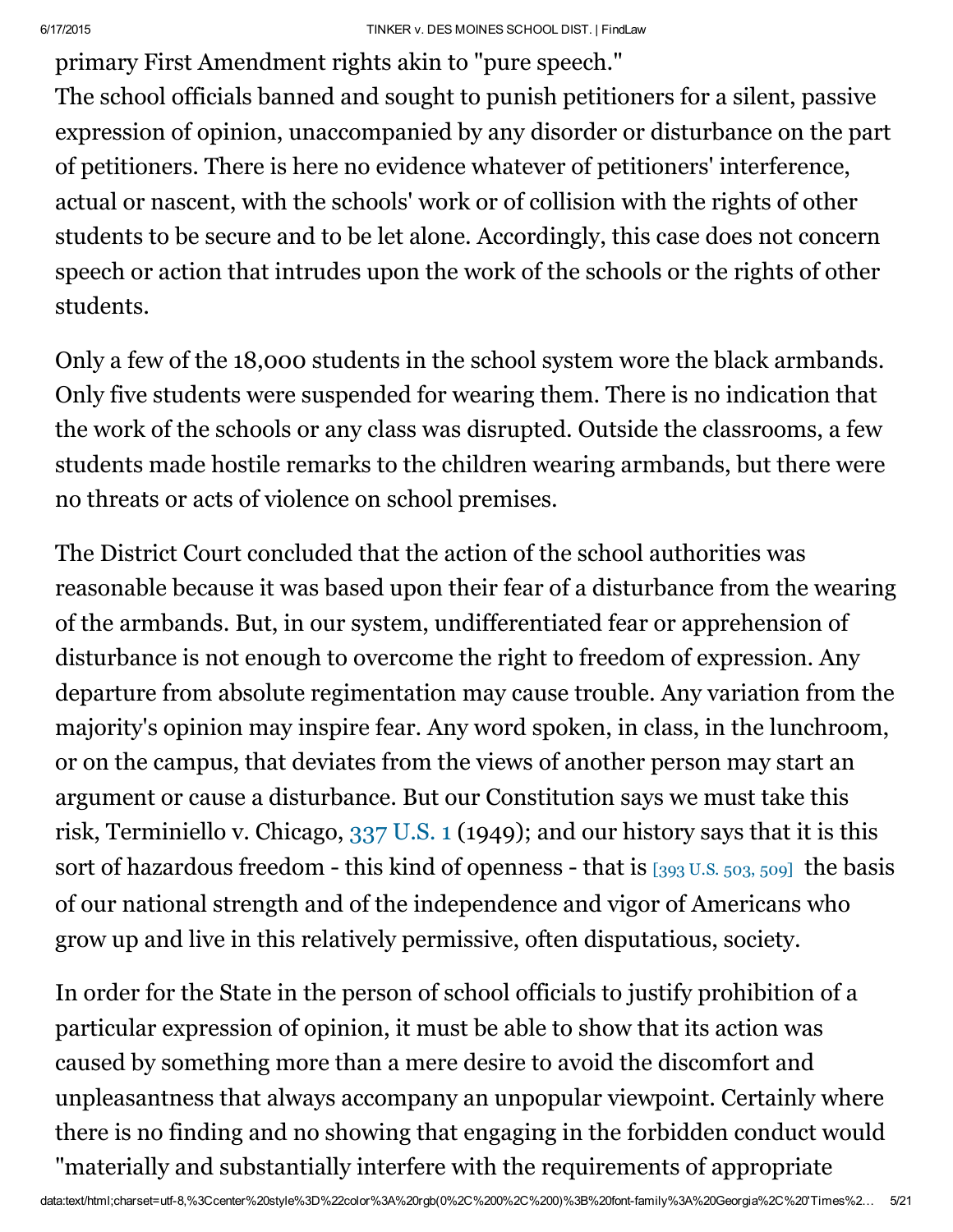discipline in the operation of the school," the prohibition cannot be sustained. Burnside v. Byars, supra, at 749.

In the present case, the District Court made no such finding, and our independent examination of the record fails to yield evidence that the school authorities had reason to anticipate that the wearing of the armbands would substantially interfere with the work of the school or impinge upon the rights of other students. Even an official memorandum prepared after the suspension that listed the reasons for the ban on wearing the armbands made no reference to the anticipation of such disruption.  $3\left[393\right]$  $3\left[393\right]$  U.S.  $503, 510$ ]

On the contrary, the action of the school authorities appears to have been based upon an urgent wish to avoid the controversy which might result from the expression, even by the silent symbol of armbands, of opposition to this Nation's part in the conflagration in Vietnam. [4](http://caselaw.findlaw.com/us-supreme-court/393/503.html#f4) It is revealing, in this respect, that the meeting at which the school principals decided to issue the contested regulation was called in response to a student's statement to the journalism teacher in one of the schools that he wanted to write an article on Vietnam and have it published in the school paper. (The student was dissuaded. [5](http://caselaw.findlaw.com/us-supreme-court/393/503.html#f5) )

It is also relevant that the school authorities did not purport to prohibit the wearing of all symbols of political or controversial significance. The record shows that students in some of the schools wore buttons relating to national political campaigns, and some even wore the Iron Cross, traditionally a symbol of Nazism. The order prohibiting the wearing of armbands did not extend to these. Instead, a particular symbol - black armbands worn to exhibit opposition to this Nation's involvement  $_{[393 \text{ U.S. }503, 511]}$  in Vietnam - was singled out for prohibition. Clearly, the prohibition of expression of one particular opinion, at least without evidence that it is necessary to avoid material and substantial interference with schoolwork or discipline, is not constitutionally permissible.

In our system, state-operated schools may not be enclaves of totalitarianism. School officials do not possess absolute authority over their students. Students in school as well as out of school are "persons" under our Constitution. They are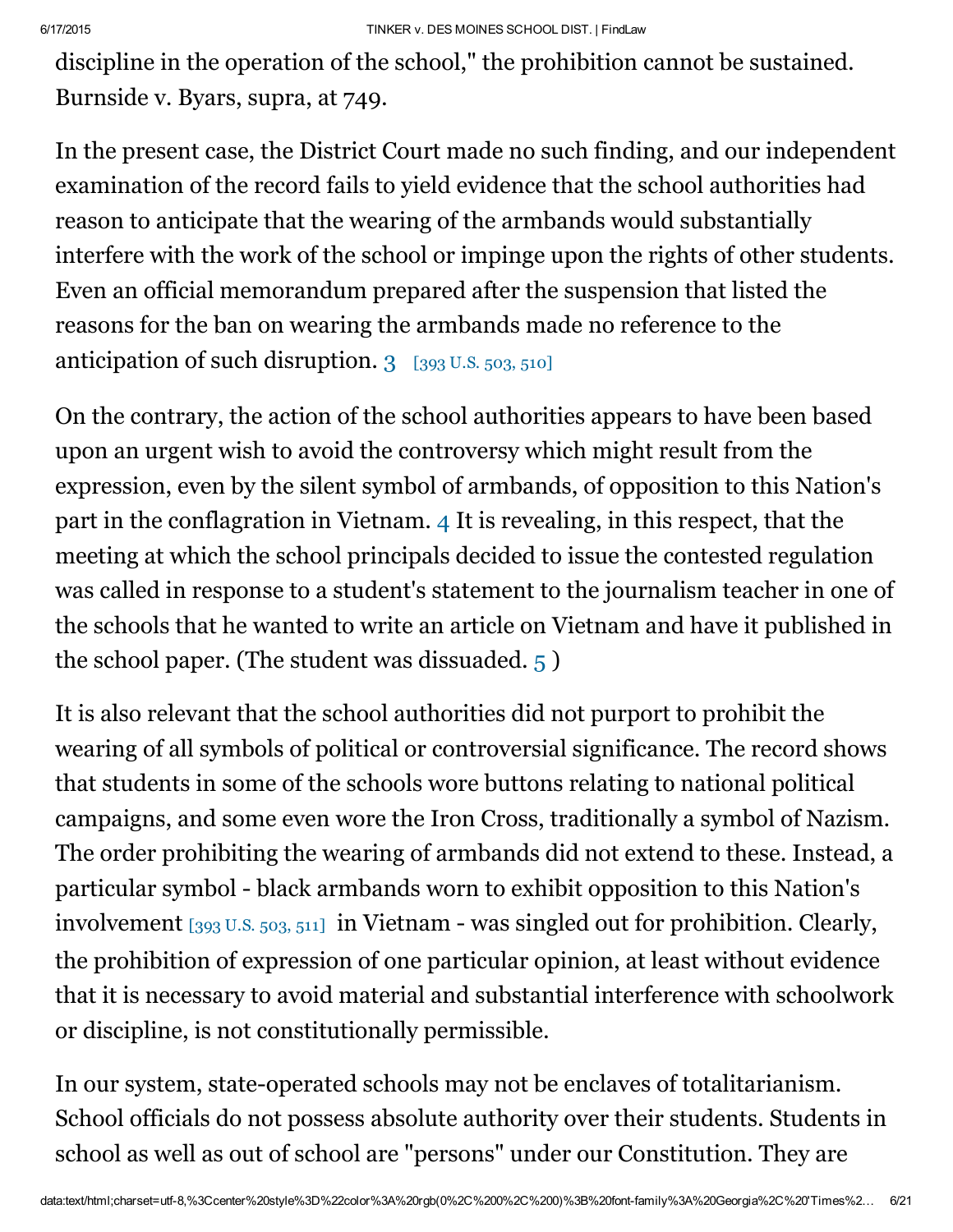possessed of fundamental rights which the State must respect, just as they themselves must respect their obligations to the State. In our system, students may not be regarded as closed-circuit recipients of only that which the State chooses to communicate. They may not be confined to the expression of those sentiments that are officially approved. In the absence of a specific showing of constitutionally valid reasons to regulate their speech, students are entitled to freedom of expression of their views. As Judge Gewin, speaking for the Fifth Circuit, said, school officials cannot suppress "expressions of feelings with which they do not wish to contend." Burnside v. Byars, supra, at 749.

In Meyer v. Nebraska, supra, at 402, Mr. Justice McReynolds expressed this Nation's repudiation of the principle that a State might so conduct its schools as to "foster a homogeneous people." He said:

"In order to submerge the individual and develop ideal citizens, Sparta assembled the males at seven into barracks and intrusted their subsequent education and training to official guardians. Although such measures have been deliberately approved by men of great genius, their ideas touching the relation between individual and State were wholly different from those upon which our institutions rest; and it hardly will be affirmed that any legislature could impose such restrictions upon the people of a  $_{[393 \text{ U.S. } 503, 512]}$  State without doing violence to both letter and spirit of the Constitution."

This principle has been repeated by this Court on numerous occasions during the intervening years. In Keyishian v. Board of Regents, 385 U.S. [589,](http://caselaw.findlaw.com/us-supreme-court/385/589.html#603) 603 , MR. JUSTICE BRENNAN, speaking for the Court, said:

"`The vigilant protection of constitutional freedoms is nowhere more vital than in the community of American schools.' Shelton v. Tucker, [ 364 [U.S.](http://caselaw.findlaw.com/us-supreme-court/364/479.html) 479 ,] at 487. The classroom is peculiarly the `marketplace of ideas.' The Nation's future depends upon leaders trained through wide exposure to that robust exchange of ideas which discovers truth `out of a multitude of tongues, [rather] than through any kind of authoritative selection.'"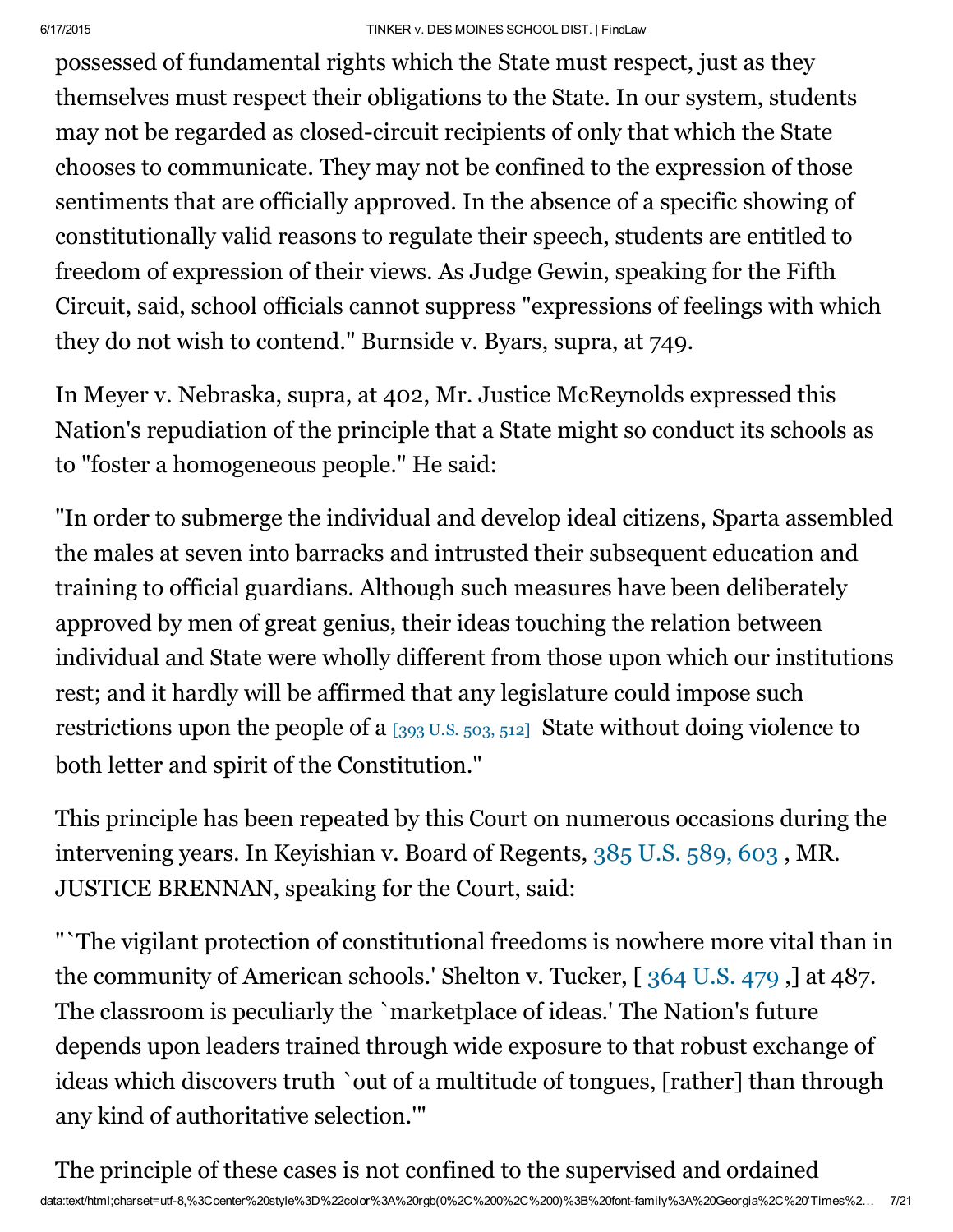discussion which takes place in the classroom. The principal use to which the schools are dedicated is to accommodate students during prescribed hours for the purpose of certain types of activities. Among those activities is personal intercommunication among the students. [6](http://caselaw.findlaw.com/us-supreme-court/393/503.html#f6) This is not only an inevitable part of the process of attending school; it is also an important part of the educational process. A student's rights, therefore, do not embrace merely the classroom hours. When he is in the cafeteria, or on the playing field, or on [393 U.S. 503, 513] the campus during the authorized hours, he may express his opinions, even on controversial subjects like the conflict in Vietnam, if he does so without "materially and substantially interfer[ing] with the requirements of appropriate discipline in the operation of the school" and without colliding with the rights of others. Burnside v. Byars, supra, at 749. But conduct by the student, in class or out of it, which for any reason whether it stems from time, place, or type of behavior - materially disrupts classwork or involves substantial disorder or invasion of the rights of others is, of course, not immunized by the constitutional guarantee of freedom of speech. Cf. Blackwell v. Issaquena County Board of Education, 363 F.2d 749 (C. A. 5th Cir. 1966).

Under our Constitution, free speech is not a right that is given only to be so circumscribed that it exists in principle but not in fact. Freedom of expression would not truly exist if the right could be exercised only in an area that a benevolent government has provided as a safe haven for crackpots. The Constitution says that Congress (and the States) may not abridge the right to free speech. This provision means what it says. We properly read it to permit reasonable regulation of speech-connected activities in carefully restricted circumstances. But we do not confine the permissible exercise of First Amendment rights to a telephone booth or the four corners of a pamphlet, or to supervised and ordained discussion in a school classroom.

If a regulation were adopted by school officials forbidding discussion of the Vietnam conflict, or the expression by any student of opposition to it anywhere on school property except as part of a prescribed classroom exercise, it would be obvious that the regulation would violate the constitutional rights of students, at least if it could not be justified by a showing that the students' activities would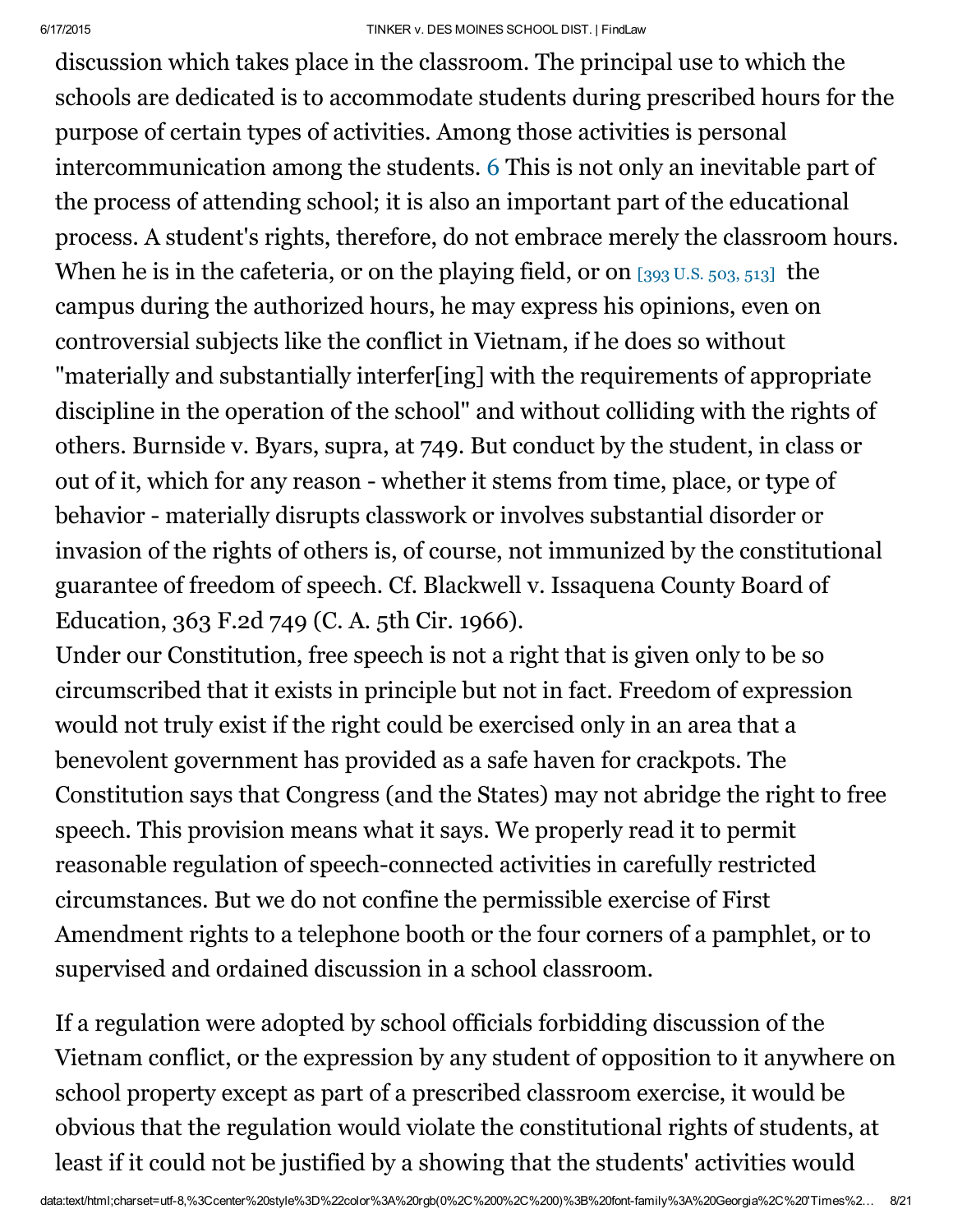#### 6/17/2015 TINKER v. DES MOINES SCHOOL DIST. | FindLaw

materially and substantially disrupt the work and discipline of the school. Cf. Hammond [393 U.S. 503, 514] v. South Carolina State College, 272 F. Supp. 947 (D.C. S. C. 1967) (orderly protest meeting on state college campus); Dickey v. Alabama State Board of Education, 273 F. Supp. 613 (D.C. M. D. Ala. 1967) (expulsion of student editor of college newspaper). In the circumstances of the present case, the prohibition of the silent, passive "witness of the armbands," as one of the children called it, is no less offensive to the Constitution's guarantees.

As we have discussed, the record does not demonstrate any facts which might reasonably have led school authorities to forecast substantial disruption of or material interference with school activities, and no disturbances or disorders on the school premises in fact occurred. These petitioners merely went about their ordained rounds in school. Their deviation consisted only in wearing on their sleeve a band of black cloth, not more than two inches wide. They wore it to exhibit their disapproval of the Vietnam hostilities and their advocacy of a truce, to make their views known, and, by their example, to influence others to adopt them. They neither interrupted school activities nor sought to intrude in the school affairs or the lives of others. They caused discussion outside of the classrooms, but no interference with work and no disorder. In the circumstances, our Constitution does not permit officials of the State to deny their form of expression.

We express no opinion as to the form of relief which should be granted, this being a matter for the lower courts to determine. We reverse and remand for further proceedings consistent with this opinion.

Reversed and remanded.

## Footnotes

[ [Footnote](http://caselaw.findlaw.com/us-supreme-court/393/503.html#t1) 1 ] In Burnside, the Fifth Circuit ordered that high school authorities be enjoined from enforcing a regulation forbidding students to wear "freedom buttons." It is instructive that in Blackwell v. Issaquena County Board of Education, 363 F.2d 749 (1966), the same panel on the same day reached the opposite result on different facts. It declined to enjoin enforcement of such a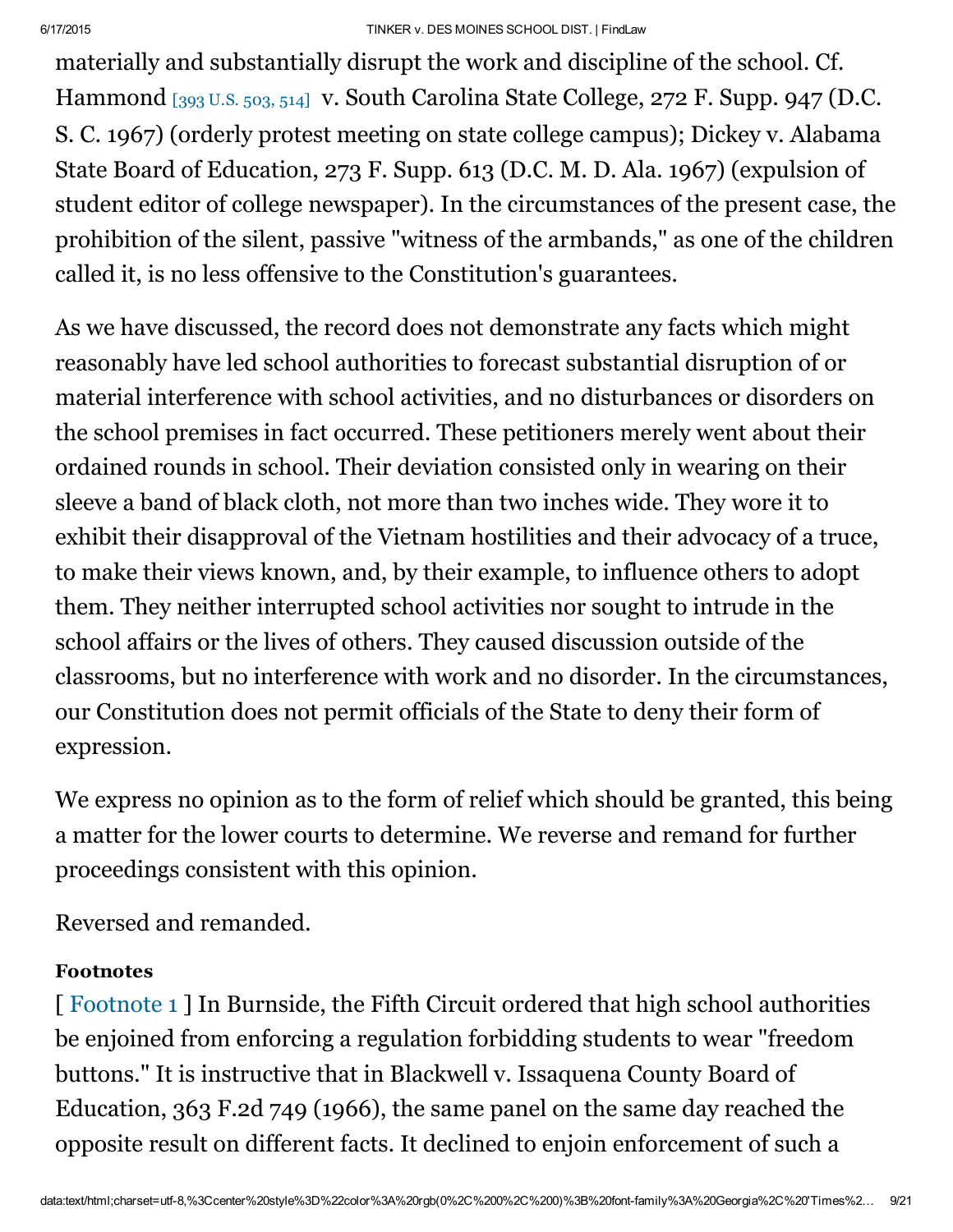regulation in another high school where the students wearing freedom buttons harassed students who did not wear them and created much disturbance.

[[Footnote](http://caselaw.findlaw.com/us-supreme-court/393/503.html#t2) 2 ] Hamilton v. Regents of Univ. of Cal., 293 [U.S.](http://caselaw.findlaw.com/us-supreme-court/293/245.html) 245 (1934), is sometimes cited for the broad proposition that the State may attach conditions to attendance at a state university that require individuals to violate their religious convictions. The case involved dismissal of members of a religious denomination from a land grant college for refusal to participate in military training. Narrowly viewed, the case turns upon the Court's conclusion that merely requiring a student to participate in school training in military "science" could not conflict with his constitutionally protected freedom of conscience. The decision cannot be taken as establishing that the State may impose and enforce any conditions that it chooses upon attendance at public institutions of learning, however violative they may be of fundamental constitutional guarantees. See, e. g., West Virginia v. Barnette, 319 [U.S.](http://caselaw.findlaw.com/us-supreme-court/319/624.html) 624 (1943); Dixon v. Alabama State Board of Education, 294 F.2d 150 (C. A. 5th Cir. 1961); Knight v. State Board of Education, 200 F. Supp. 174 (D.C. M. D. Tenn. 1961); Dickey v. Alabama State Board of Education, 273 F. Supp. 613 (D.C. M. D. Ala. 1967). See also Note, Unconstitutional Conditions, 73 Harv. L. Rev. 1595 (1960); Note, Academic Freedom, 81 Harv. L. Rev. 1045 (1968).

[ [Footnote](http://caselaw.findlaw.com/us-supreme-court/393/503.html#t3) 3 ] The only suggestions of fear of disorder in the report are these:

"A former student of one of our high schools was killed in Viet Nam. Some of his friends are still in school and it was felt that if any kind of a demonstration existed, it might evolve into something which would be difficult to control."

"Students at one of the high schools were heard to say they would wear arm bands of other colors if the black bands prevailed."

Moreover, the testimony of school authorities at trial indicates that it was not fear of disruption that motivated the regulation prohibiting the armbands; the regulation was directed against "the principle of the demonstration" itself. School authorities simply felt that "the schools are no place for demonstrations," and if the students "didn't like the way our elected officials were handling things, it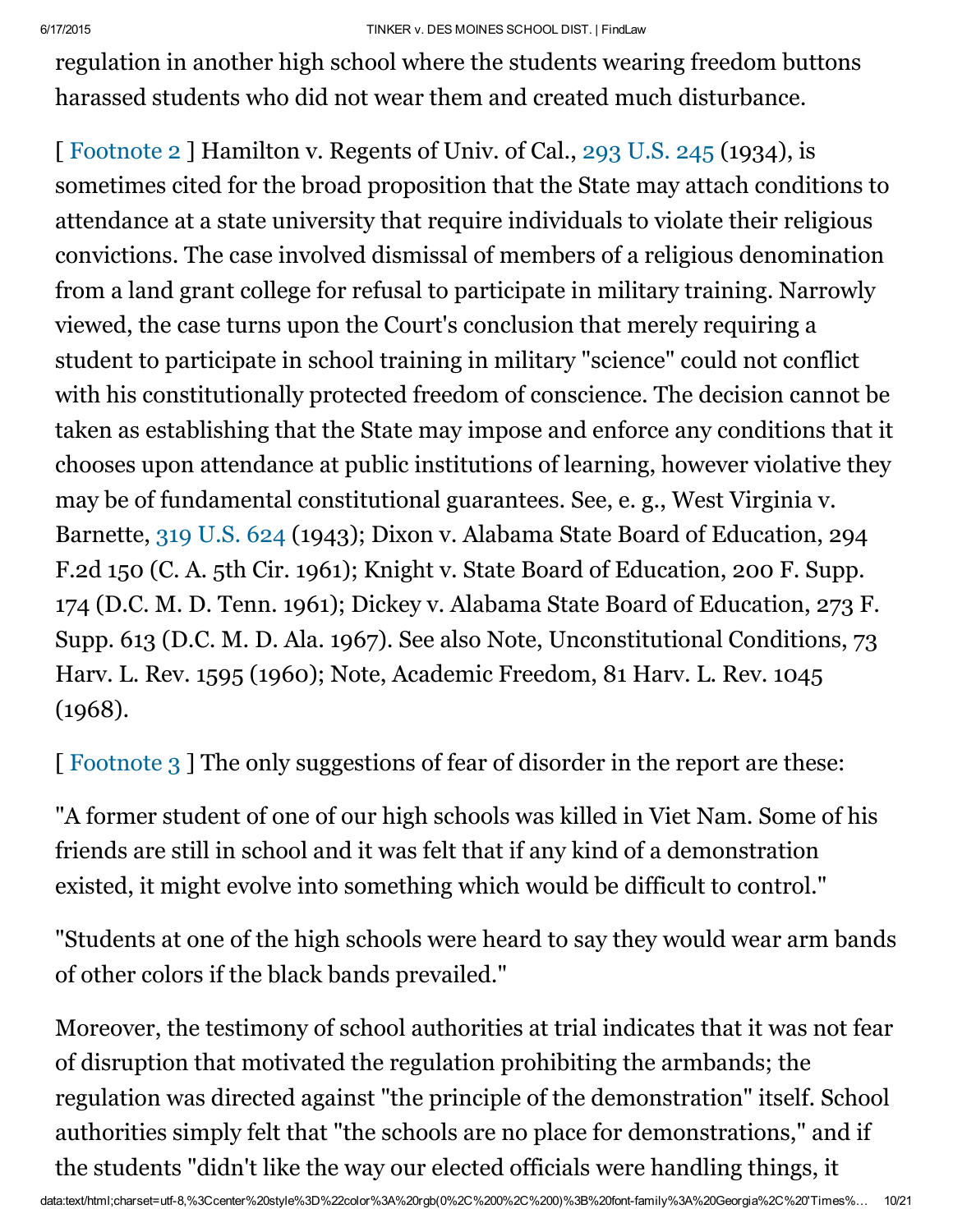#### 6/17/2015 TINKER v. DES MOINES SCHOOL DIST. | FindLaw

should be handled with the ballot box and not in the halls of our public schools."

[ [Footnote](http://caselaw.findlaw.com/us-supreme-court/393/503.html#t4) 4 ] The District Court found that the school authorities, in prohibiting black armbands, were influenced by the fact that "[t]he Viet Nam war and the involvement of the United States therein has been the subject of a major controversy for some time. When the arm band regulation involved herein was promulgated, debate over the Viet Nam war had become vehement in many localities. A protest march against the war had been recently held in Washington, D.C. A wave of draft card burning incidents protesting the war had swept the country. At that time two highly publicized draft card burning cases were pending in this Court. Both individuals supporting the war and those opposing it were quite vocal in expressing their views."  $258$  F. Supp., at 972-973.

[ [Footnote](http://caselaw.findlaw.com/us-supreme-court/393/503.html#t5) 5 ] After the principals' meeting, the director of secondary education and the principal of the high school informed the student that the principals were opposed to publication of his article. They reported that "we felt that it was a very friendly conversation, although we did not feel that we had convinced the student that our decision was a just one."

[ [Footnote](http://caselaw.findlaw.com/us-supreme-court/393/503.html#t6) 6 ] In Hammond v. South Carolina State College, 272 F. Supp. 947 (D.C. S. C. 1967), District Judge Hemphill had before him a case involving a meeting on campus of 300 students to express their views on school practices. He pointed out that a school is not like a hospital or a jail enclosure. Cf. Cox v. Louisiana, 379 [U.S.](http://caselaw.findlaw.com/us-supreme-court/379/536.html) 536 (1965); Adderley v. Florida, 385 [U.S.](http://caselaw.findlaw.com/us-supreme-court/385/39.html) 39 (1966). It is a public place, and its dedication to specific uses does not imply that the constitutional rights of persons entitled to be there are to be gauged as if the premises were purely private property. Cf. Edwards v. South Carolina, 372 U.S. 229 (1963); Brown v. [Louisiana,](http://caselaw.findlaw.com/us-supreme-court/372/229.html) 383 [U.S.](http://caselaw.findlaw.com/us-supreme-court/383/131.html) 131 (1966).

MR. JUSTICE STEWART, concurring.

Although I agree with much of what is said in the Court's opinion, and with its judgment in this case, I [393 U.S. 503, 515] cannot share the Court's uncritical assumption that, school discipline aside, the First Amendment rights of children are co-extensive with those of adults. Indeed, I had thought the Court decided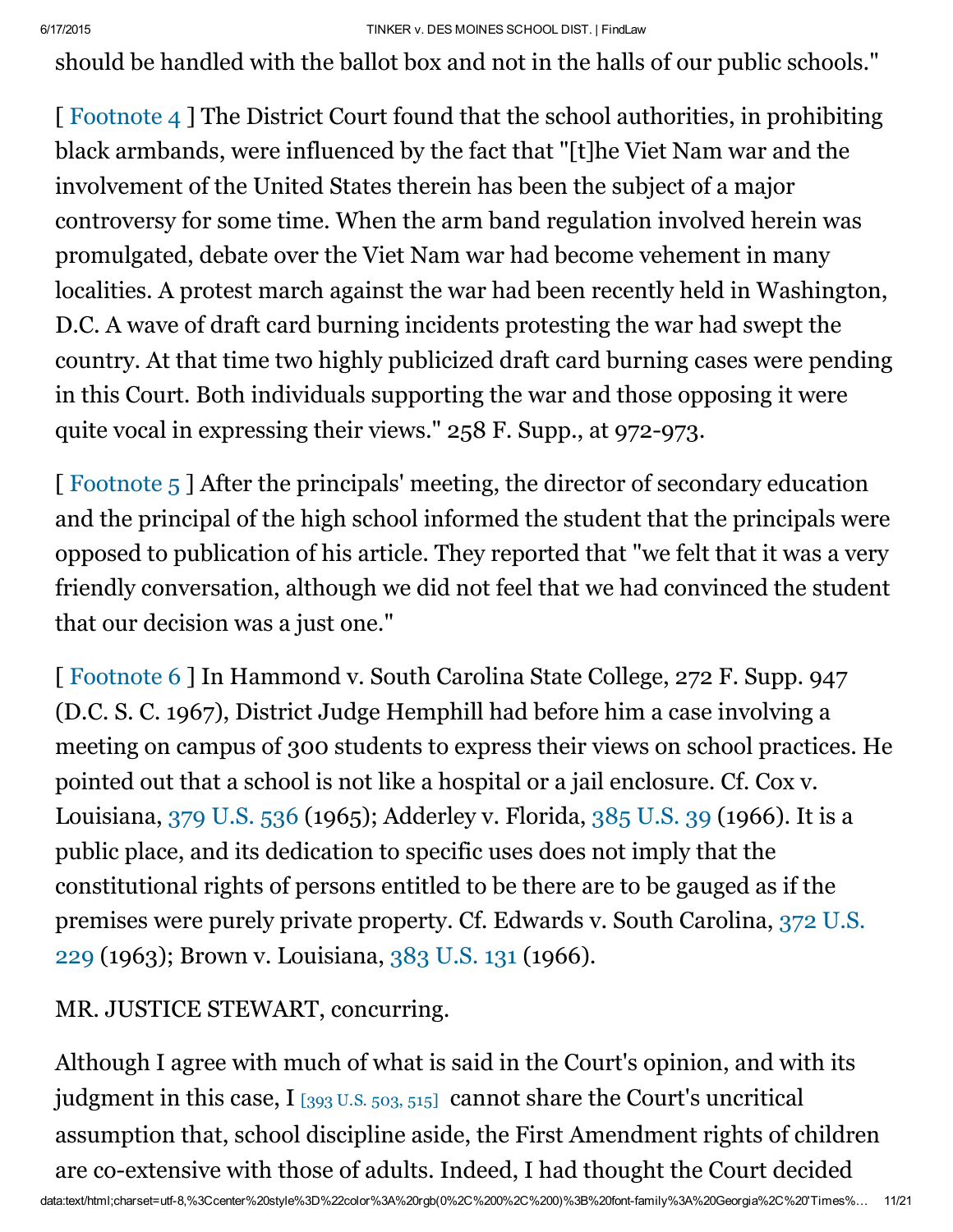otherwise just last Term in Ginsberg v. New York, 390 [U.S.](http://caselaw.findlaw.com/us-supreme-court/390/629.html) 629 . I continue to hold the view I expressed in that case: "[A] State may permissibly determine that, at least in some precisely delineated areas, a child - like someone in a captive audience - is not possessed of that full capacity for individual choice which is the presupposition of First Amendment guarantees." Id., at 649-650 (concurring in result). Cf. Prince v. Massachusetts, 321 [U.S.](http://caselaw.findlaw.com/us-supreme-court/321/158.html) 158 .

## MR. JUSTICE WHITE, concurring.

While I join the Court's opinion, I deem it appropriate to note, first, that the Court continues to recognize a distinction between communicating by words and communicating by acts or conduct which sufficiently impinges on some valid state interest; and, second, that I do not subscribe to everything the Court of Appeals said about free speech in its opinion in Burnside v. Byars, 363 F.2d 744, 748 (C. A. 5th Cir. 1966), a case relied upon by the Court in the matter now before us.

## MR. JUSTICE BLACK, dissenting.

The Court's holding in this case ushers in what I deem to be an entirely new era in which the power to control pupils by the elected "officials of state supported public schools . . ." in the United States is in ultimate effect transferred to the Supreme Court. [1](http://caselaw.findlaw.com/us-supreme-court/393/503.html#ff1) The Court brought [393 U.S. 503, 516] this particular case here on a petition for certiorari urging that the First and Fourteenth Amendments protect the right of school pupils to express their political views all the way "from kindergarten through high school." Here the constitutional right to "political expression" asserted was a right to wear black armbands during school hours and at classes in order to demonstrate to the other students that the petitioners were mourning because of the death of United States soldiers in Vietnam and to protest that war which they were against. Ordered to refrain from wearing the armbands in school by the elected school officials and the teachers vested with state authority to do so, apparently only seven out of the school system's 18,000 pupils deliberately refused to obey the order. One defying pupil was Paul Tinker, 8 years old, who was in the second grade; another, Hope Tinker, was 11 years old and in the fifth grade; a third member of the Tinker family was 13, in the eighth grade;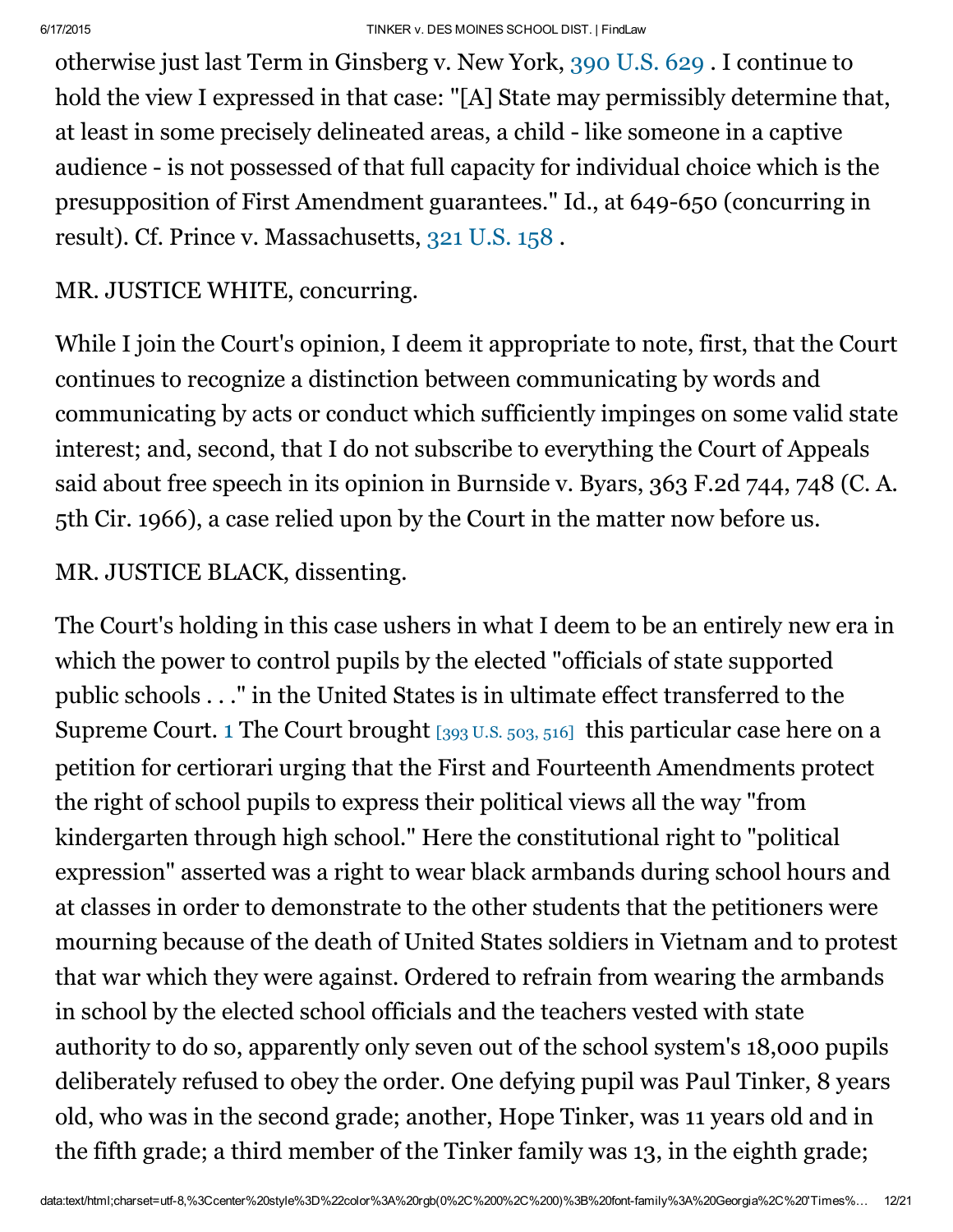and a fourth member of the same family was John Tinker, 15 years old, an 11th grade high school pupil. Their father, a Methodist minister without a church, is paid a salary by the American Friends Service Committee. Another student who defied the school order and insisted on wearing an armband in school was Christopher Eckhardt, an 11th grade pupil and a petitioner in this case. His mother is an official in the Women's International League for Peace and Freedom.

As I read the Court's opinion it relies upon the following grounds for holding unconstitutional the judgment of the Des Moines school officials and the two courts below. First, the Court concludes that the wearing of armbands is "symbolic speech" which is "akin to `pure speech'" and therefore protected by the First and Fourteenth Amendments. Secondly, the Court decides that the public schools are an appropriate place to exercise "symbolic speech" as long as normal school functions [393 U.S. 503, 517] are not "unreasonably" disrupted. Finally, the Court arrogates to itself, rather than to the State's elected officials charged with running the schools, the decision as to which school disciplinary regulations are "reasonable."

Assuming that the Court is correct in holding that the conduct of wearing armbands for the purpose of conveying political ideas is protected by the First Amendment, cf., e. g., Giboney v. Empire Storage & Ice Co., 336 [U.S.](http://caselaw.findlaw.com/us-supreme-court/336/490.html) 490 (1949), the crucial remaining questions are whether students and teachers may use the schools at their whim as a platform for the exercise of free speech "symbolic" or "pure" and whether the courts will allocate to themselves the function of deciding how the pupils' school day will be spent. While I have always believed that under the First and Fourteenth Amendments neither the State nor the Federal Government has any authority to regulate or censor the content of speech, I have never believed that any person has a right to give speeches or engage in demonstrations where he pleases and when he pleases. This Court has already rejected such a notion. In Cox v. Louisiana, 379 U.S. [536,](http://caselaw.findlaw.com/us-supreme-court/379/536.html#554) 554 (1965), for example, the Court clearly stated that the rights of free speech and assembly "do not mean that everyone with opinions or beliefs to express may address a group at any public place and at any time."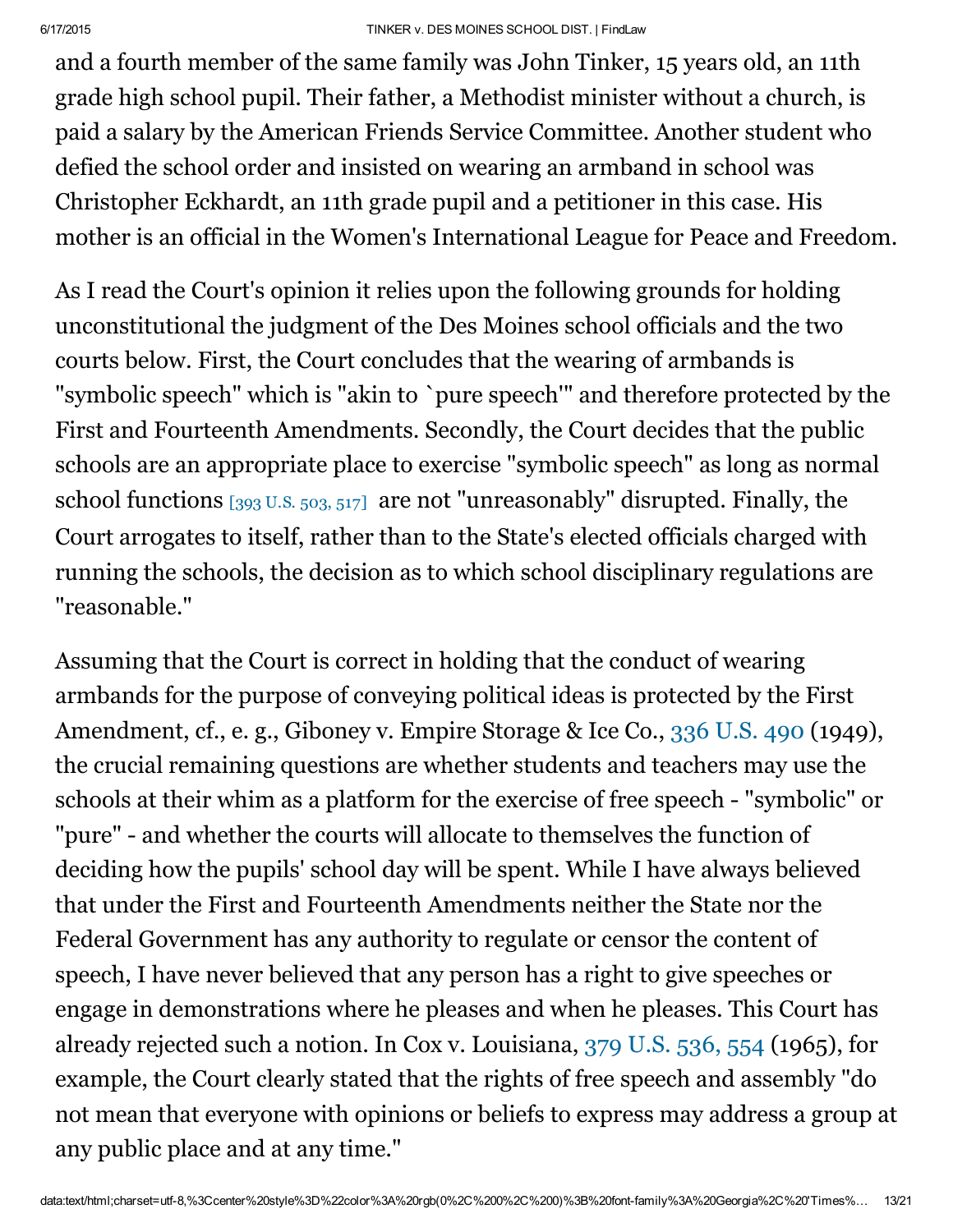While the record does not show that any of these armband students shouted, used profane language, or were violent in any manner, detailed testimony by some of them shows their armbands caused comments, warnings by other students, the poking of fun at them, and a warning by an older football player that other, nonprotesting students had better let them alone. There is also evidence that a teacher of mathematics had his lesson period practically "wrecked" chiefly by disputes with Mary Beth Tinker, who wore her armband for her "demonstration."  $_{[393 \text{ U.S. }503, 518]}$  Even a casual reading of the record shows that this armband did divert students' minds from their regular lessons, and that talk, comments, etc., made John Tinker "self-conscious" in attending school with his armband. While the absence of obscene remarks or boisterous and loud disorder perhaps justifies the Court's statement that the few armband students did not actually "disrupt" the classwork, I think the record overwhelmingly shows that the armbands did exactly what the elected school officials and principals foresaw they would, that is, took the students' minds off their classwork and diverted them to thoughts about the highly emotional subject of the Vietnam war. And I repeat that if the time has come when pupils of state-supported schools, kindergartens, grammar schools, or high schools, can defy and flout orders of school officials to keep their minds on their own schoolwork, it is the beginning of a new revolutionary era of permissiveness in this country fostered by the judiciary. The next logical step, it appears to me, would be to hold unconstitutional laws that bar pupils under 21 or 18 from voting, or from being elected members of the boards of education. [2](http://caselaw.findlaw.com/us-supreme-court/393/503.html#ff2)

The United States District Court refused to hold that the state school order violated the First and Fourteenth Amendments. 258 F. Supp. 971. Holding that the protest was akin to speech, which is protected by the First  $[393 \text{ U.S. } 503, 519]$  and Fourteenth Amendments, that court held that the school order was "reasonable" and hence constitutional. There was at one time a line of cases holding "reasonableness" as the court saw it to be the test of a "due process" violation. Two cases upon which the Court today heavily relies for striking down this school order used this test of reasonableness, Meyer v. Nebraska,262 [U.S.](http://caselaw.findlaw.com/us-supreme-court/262/390.html) 390 (1923), and Bartels v. Iowa, 262 [U.S.](http://caselaw.findlaw.com/us-supreme-court/262/404.html) 404 (1923). The opinions in both cases were written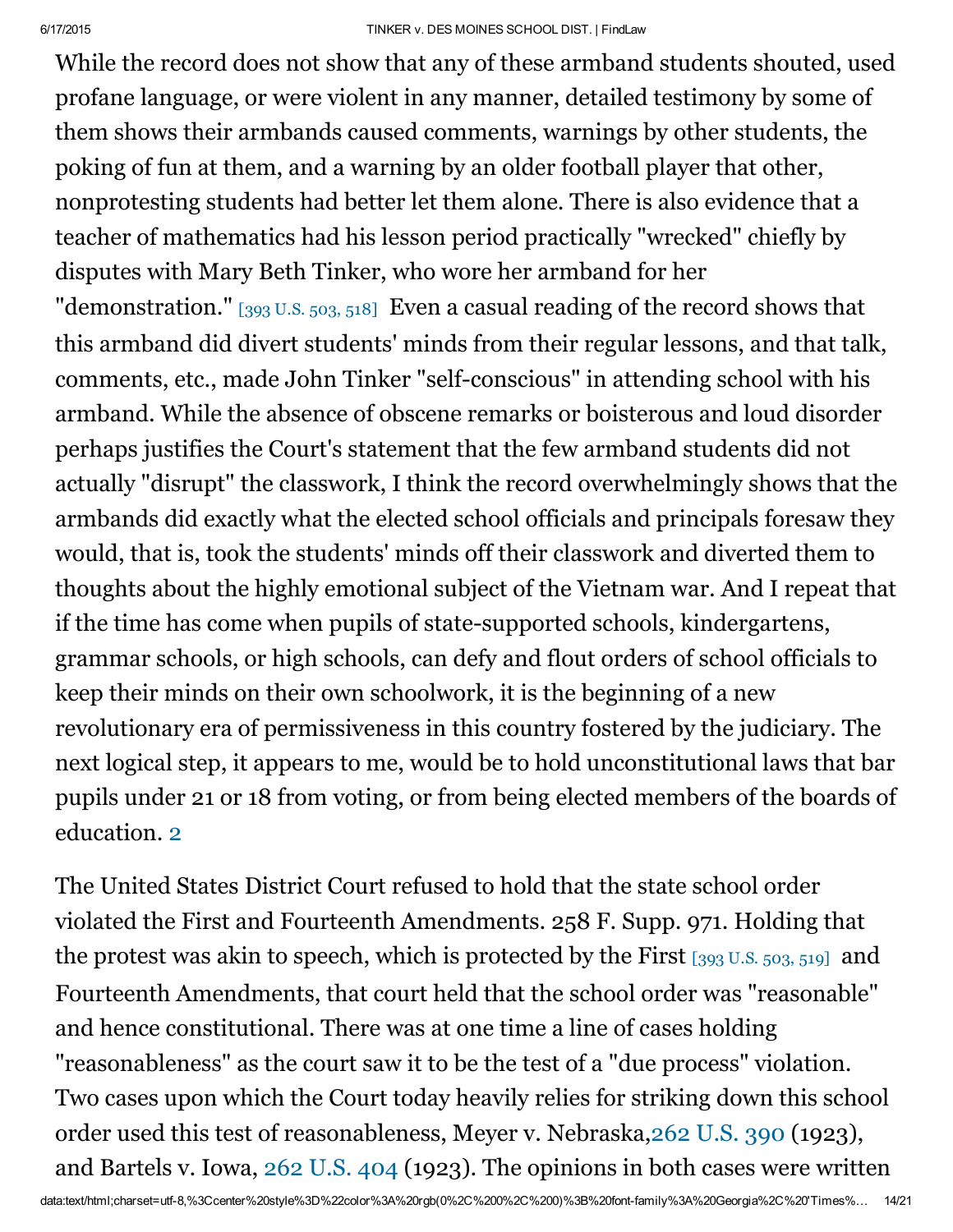by Mr. Justice McReynolds; Mr. Justice Holmes, who opposed this reasonableness test, dissented from the holdings as did Mr. Justice Sutherland. This constitutional test of reasonableness prevailed in this Court for a season. It was this test that brought on President Franklin Roosevelt's well-known Court fight. His proposed legislation did not pass, but the fight left the "reasonableness" constitutional test dead on the battlefield, so much so that this Court in Ferguson v. Skrupa, 372 U.S. [726,](http://caselaw.findlaw.com/us-supreme-court/372/726.html#729) 729 , 730, after a thorough review of the old cases, was able to conclude in 1963:

"There was a time when the Due Process Clause was used by this Court to strike down laws which were thought unreasonable, that is, unwise or incompatible with some particular economic or social philosophy.

. . . . .

"The doctrine that prevailed in Lochner, Coppage, Adkins, Burns, and like cases that due process authorizes courts to hold laws unconstitutional when they believe the legislature has acted unwisely - has long since been discarded."

The Ferguson case totally repudiated the old reasonableness-due process test, the doctrine that judges have the power to hold laws unconstitutional upon the belief of judges that they "shock the conscience" or that they are [393 U.S. 503, 520] "unreasonable," "arbitrary," "irrational," "contrary to fundamental `decency,'" or some other such flexible term without precise boundaries. I have many times expressed my opposition to that concept on the ground that it gives judges power to strike down any law they do not like. If the majority of the Court today, by agreeing to the opinion of my Brother FORTAS, is resurrecting that old reasonableness-due process test, I think the constitutional change should be plainly, unequivocally, and forthrightly stated for the benefit of the bench and bar. It will be a sad day for the country, I believe, when the present-day Court returns to the McReynolds due process concept. Other cases cited by the Court do not, as implied, follow the McReynolds reasonableness doctrine. West Virginia v. Barnette, 319 [U.S.](http://caselaw.findlaw.com/us-supreme-court/319/624.html) 624 , clearly rejecting the "reasonableness" test, held that the Fourteenth Amendment made the First applicable to the States, and that the two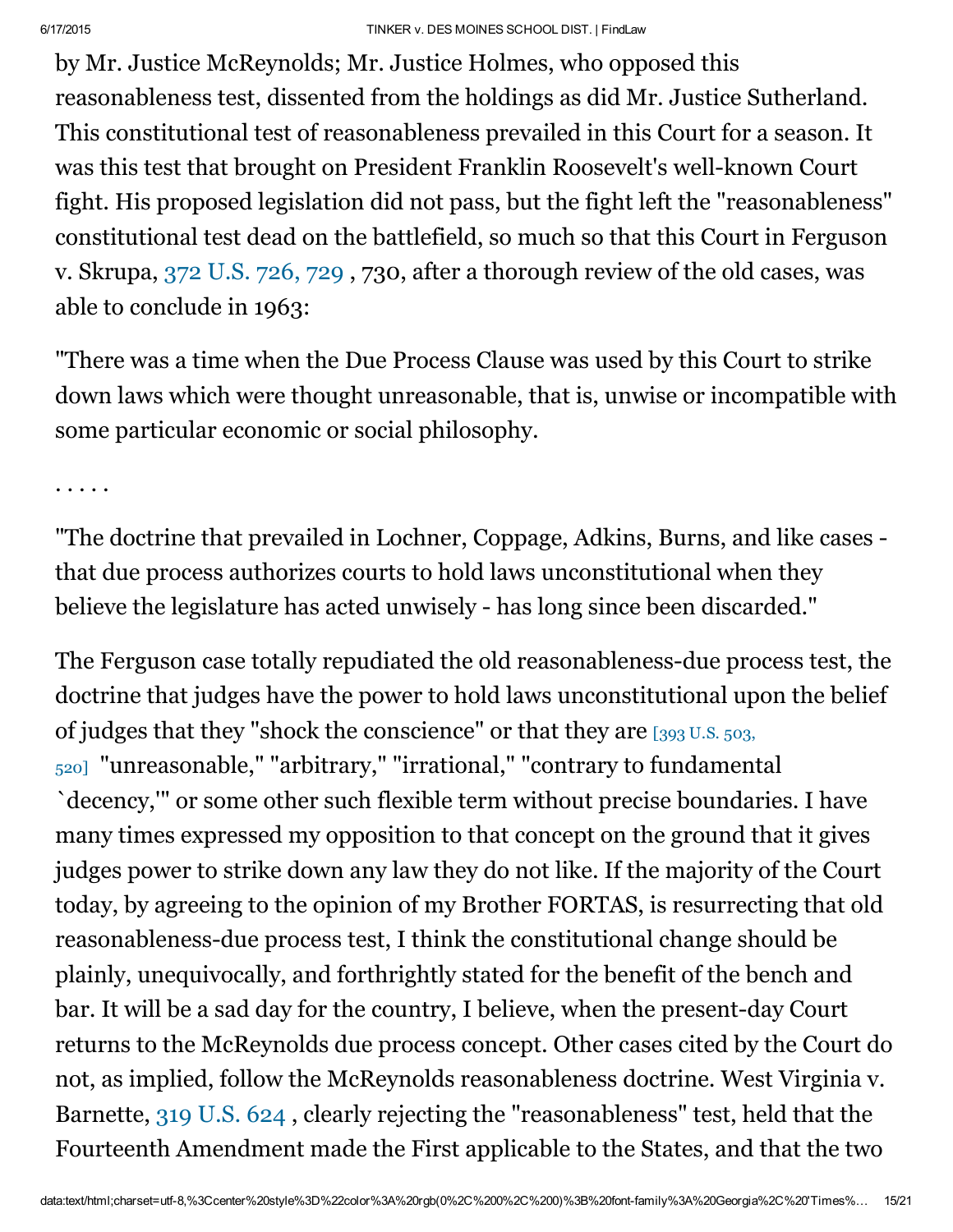forbade a State to compel little schoolchildren to salute the United States flag when they had religious scruples against doing so. [3](http://caselaw.findlaw.com/us-supreme-court/393/503.html#ff3) Neither Thornhill v. Alabama,310 [U.S.](http://caselaw.findlaw.com/us-supreme-court/310/88.html) 88 ; Stromberg v. California, 283 [U.S.](http://caselaw.findlaw.com/us-supreme-court/283/359.html) 359 ; Edwards [393 U.S. 503, 521] v. South Carolina, 372 [U.S.](http://caselaw.findlaw.com/us-supreme-court/372/229.html) 229 ; nor Brown v. Louisiana, 383 [U.S.](http://caselaw.findlaw.com/us-supreme-court/383/131.html) 131 , related to schoolchildren at all, and none of these cases embraced Mr. Justice McReynolds' reasonableness test; and Thornhill, Edwards, and Brown relied on the vagueness of state statutes under scrutiny to hold them unconstitutional. Cox v. Louisiana, 379 U.S. [536,](http://caselaw.findlaw.com/us-supreme-court/379/536.html#555) 555 , and Adderley v. Florida, 385 [U.S.](http://caselaw.findlaw.com/us-supreme-court/385/39.html) 39 , cited by the Court as a "compare," indicating, I suppose, that these two cases are no longer the law, were not rested to the slightest extent on the Meyer and Bartels "reasonableness-due process-McReynolds" constitutional test. I deny, therefore, that it has been the "unmistakable holding of this Court for almost 50 years" that "students" and "teachers" take with them into the "schoolhouse gate" constitutional rights to "freedom of speech or expression." Even Meyer did not hold that. It makes no reference to "symbolic speech" at all; what it did was to strike down as "unreasonable" and therefore unconstitutional a Nebraska law barring the teaching of the German language before the children reached the eighth grade. One can well agree with Mr. Justice Holmes and Mr. Justice Sutherland, as I do, that such a law was no more unreasonable than it would be to bar the teaching of Latin and Greek to pupils who have not reached the eighth grade. In fact, I think the majority's reason for invalidating the Nebraska law was that it did not like it or in legal jargon that it "shocked the Court's conscience," "offended its sense of justice," or was "contrary to fundamental concepts of the English-speaking world," as the Court has sometimes said. See, e. g., Rochin v. California, 342 [U.S.](http://caselaw.findlaw.com/us-supreme-court/342/165.html) 165 , and Irvine v. California, 347 [U.S.](http://caselaw.findlaw.com/us-supreme-court/347/128.html) 128 . The truth is that a teacher of kindergarten, grammar school, or high school pupils no more carries into a school with him a complete right to freedom of speech and expression than an anti-Catholic or anti-Semite carries with him a complete freedom of [393 U.S. 503, 522] speech and religion into a Catholic church or Jewish synagogue. Nor does a person carry with him into the United States Senate or House, or into the Supreme Court, or any other court, a complete constitutional right to go into those places contrary to their rules and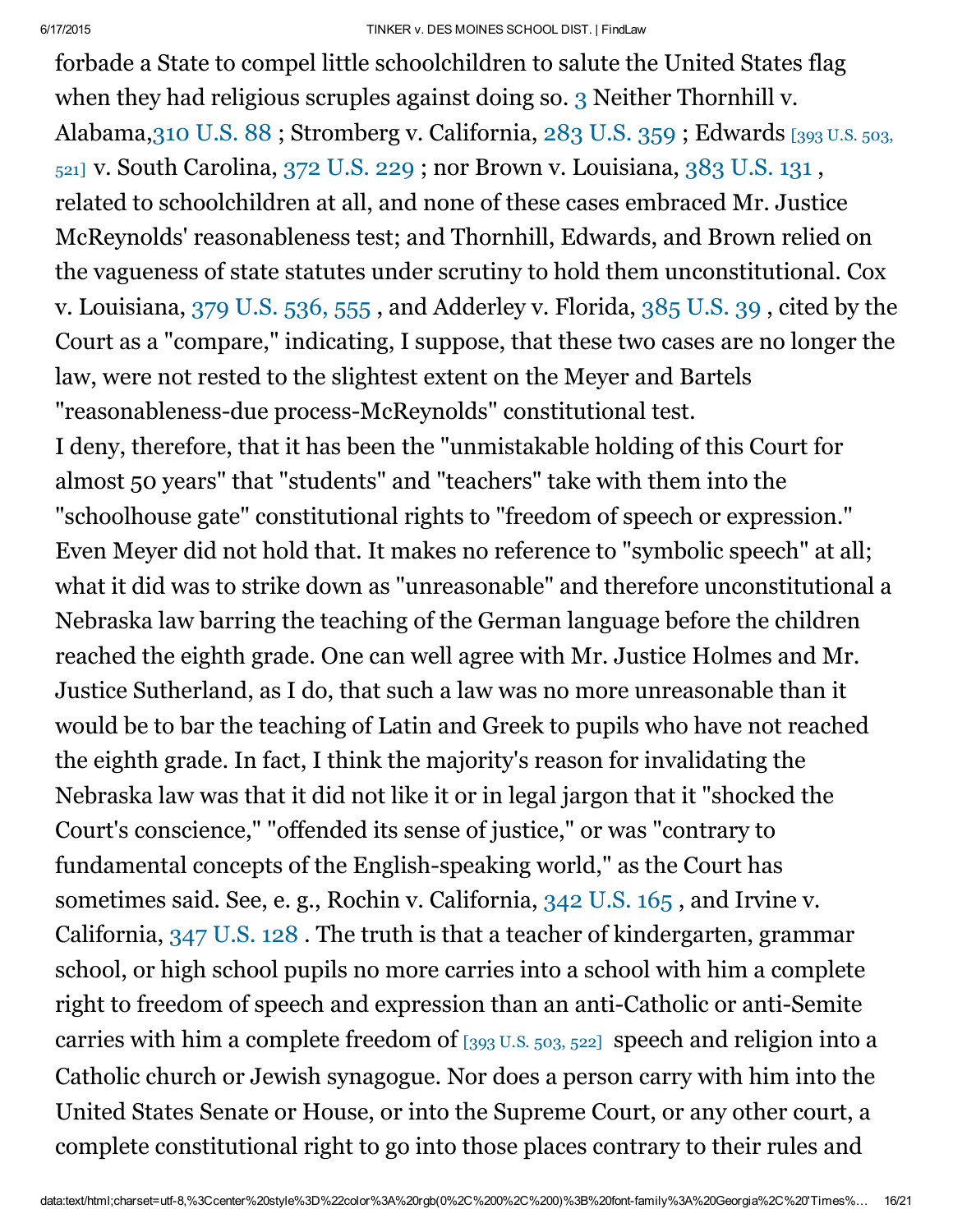speak his mind on any subject he pleases. It is a myth to say that any person has a constitutional right to say what he pleases, where he pleases, and when he pleases. Our Court has decided precisely the opposite. See, e. g., Cox v. Louisiana, 379 U.S. [536,](http://caselaw.findlaw.com/us-supreme-court/379/536.html#555) 555 ; Adderley v. Florida, 385 [U.S.](http://caselaw.findlaw.com/us-supreme-court/385/39.html) 39 .

In my view, teachers in state-controlled public schools are hired to teach there. Although Mr. Justice McReynolds may have intimated to the contrary in Meyer v. Nebraska, supra, certainly a teacher is not paid to go into school and teach subjects the State does not hire him to teach as a part of its selected curriculum. Nor are public school students sent to the schools at public expense to broadcast political or any other views to educate and inform the public. The original idea of schools, which I do not believe is yet abandoned as worthless or out of date, was that children had not yet reached the point of experience and wisdom which enabled them to teach all of their elders. It may be that the Nation has outworn the old-fashioned slogan that "children are to be seen not heard," but one may, I hope, be permitted to harbor the thought that taxpayers send children to school on the premise that at their age they need to learn, not teach.

The true principles on this whole subject were in my judgment spoken by Mr. Justice McKenna for the Court in Waugh v. [Mississippi](http://caselaw.findlaw.com/us-supreme-court/237/589.html#596) University in 237 U.S. 589, 596 597. The State had there passed a law barring students from peaceably assembling in Greek letter fraternities and providing that students who joined them could be expelled from school. This law would appear on the surface to run afoul of the First Amendment's [393 U.S. 503, 523] freedom of assembly clause. The law was attacked as violative of due process and of the privileges and immunities clause and as a deprivation of property and of liberty, under the Fourteenth Amendment. It was argued that the fraternity made its members more moral, taught discipline, and inspired its members to study harder and to obey better the rules of discipline and order. This Court rejected all the "fervid" pleas of the fraternities' advocates and decided unanimously against these Fourteenth Amendment arguments. The Court in its next to the last paragraph made this statement which has complete relevance for us today:

data:text/html;charset=utf8,%3Ccenter%20style%3D%22color%3A%20rgb(0%2C%200%2C%200)%3B%20fontfamily%3A%20Georgia%2C%20'Times%… 17/21 "It is said that the fraternity to which complainant belongs is a moral and of itself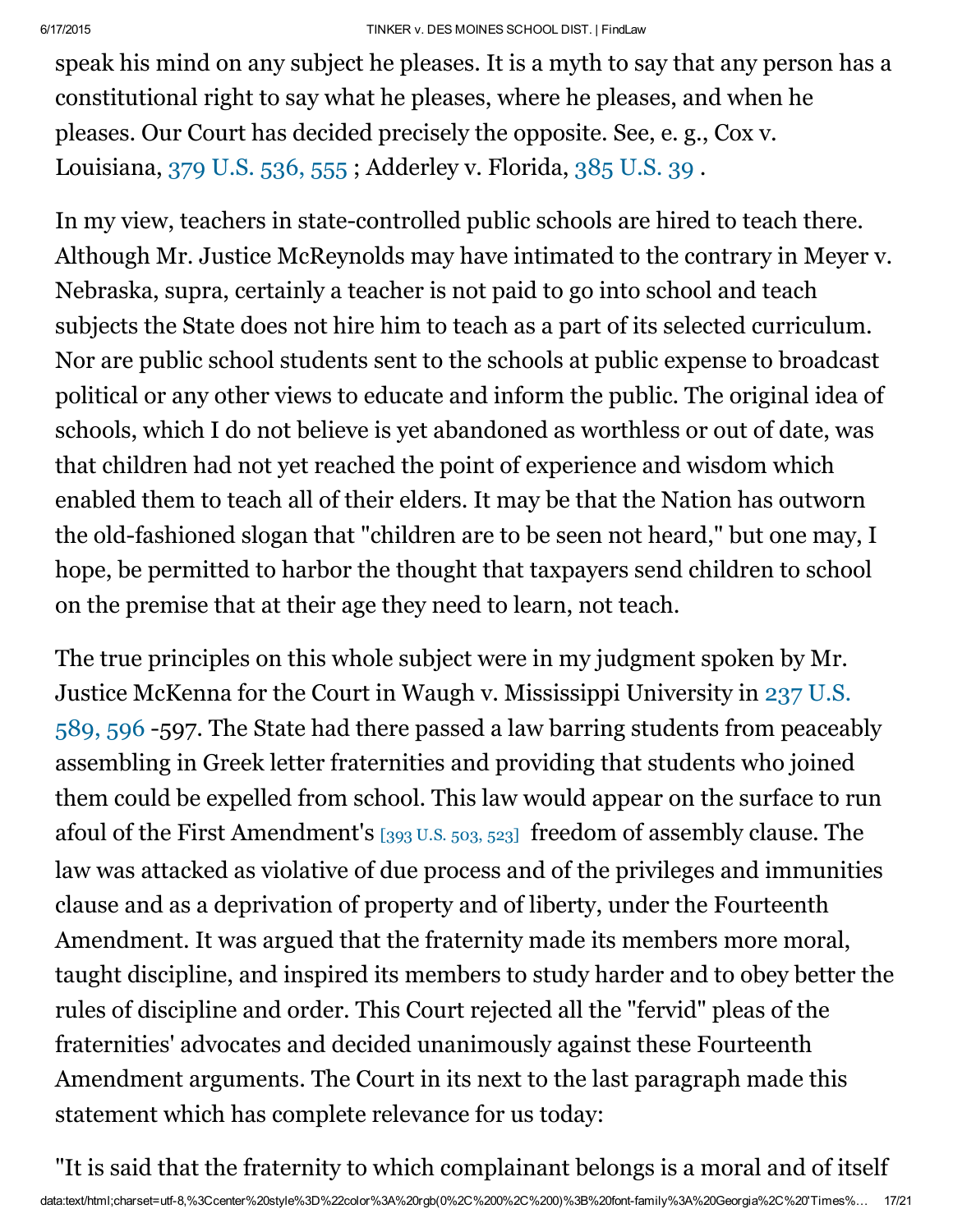a disciplinary force. This need not be denied. But whether such membership makes against discipline was for the State of Mississippi to determine. It is to be remembered that the University was established by the State and is under the control of the State, and the enactment of the statute may have been induced by the opinion that membership in the prohibited societies divided the attention of the students and distracted from that singleness of purpose which the State desired to exist in its public educational institutions. It is not for us to entertain conjectures in opposition to the views of the State and annul its regulations upon disputable considerations of their wisdom or necessity." (Emphasis supplied.)

It was on the foregoing argument that this Court sustained the power of Mississippi to curtail the First Amendment's right of peaceable assembly. And the same reasons are equally applicable to curtailing in the States' public schools the right to complete freedom of expression. Iowa's public schools, like Mississippi's university, are operated to give students an opportunity to learn, not to talk politics by actual speech, or by "symbolic" [393 U.S. 503, 524] speech. And, as I have pointed out before, the record amply shows that public protest in the school classes against the Vietnam war "distracted from that singleness of purpose which the State [here Iowa] desired to exist in its public educational institutions." Here the Court should accord Iowa educational institutions the same right to determine for themselves to what extent free expression should be allowed in its schools as it accorded Mississippi with reference to freedom of assembly. But even if the record were silent as to protests against the Vietnam war distracting students from their assigned class work, members of this Court, like all other citizens, know, without being told, that the disputes over the wisdom of the Vietnam war have disrupted and divided this country as few other issues ever have. Of course students, like other people, cannot concentrate on lesser issues when black armbands are being ostentatiously displayed in their presence to call attention to the wounded and dead of the war, some of the wounded and the dead being their friends and neighbors. It was, of course, to distract the attention of other students that some students insisted up to the very point of their own suspension from school that they were determined to sit in school with their symbolic armbands. Change has been said to be truly the law of life but sometimes the old and the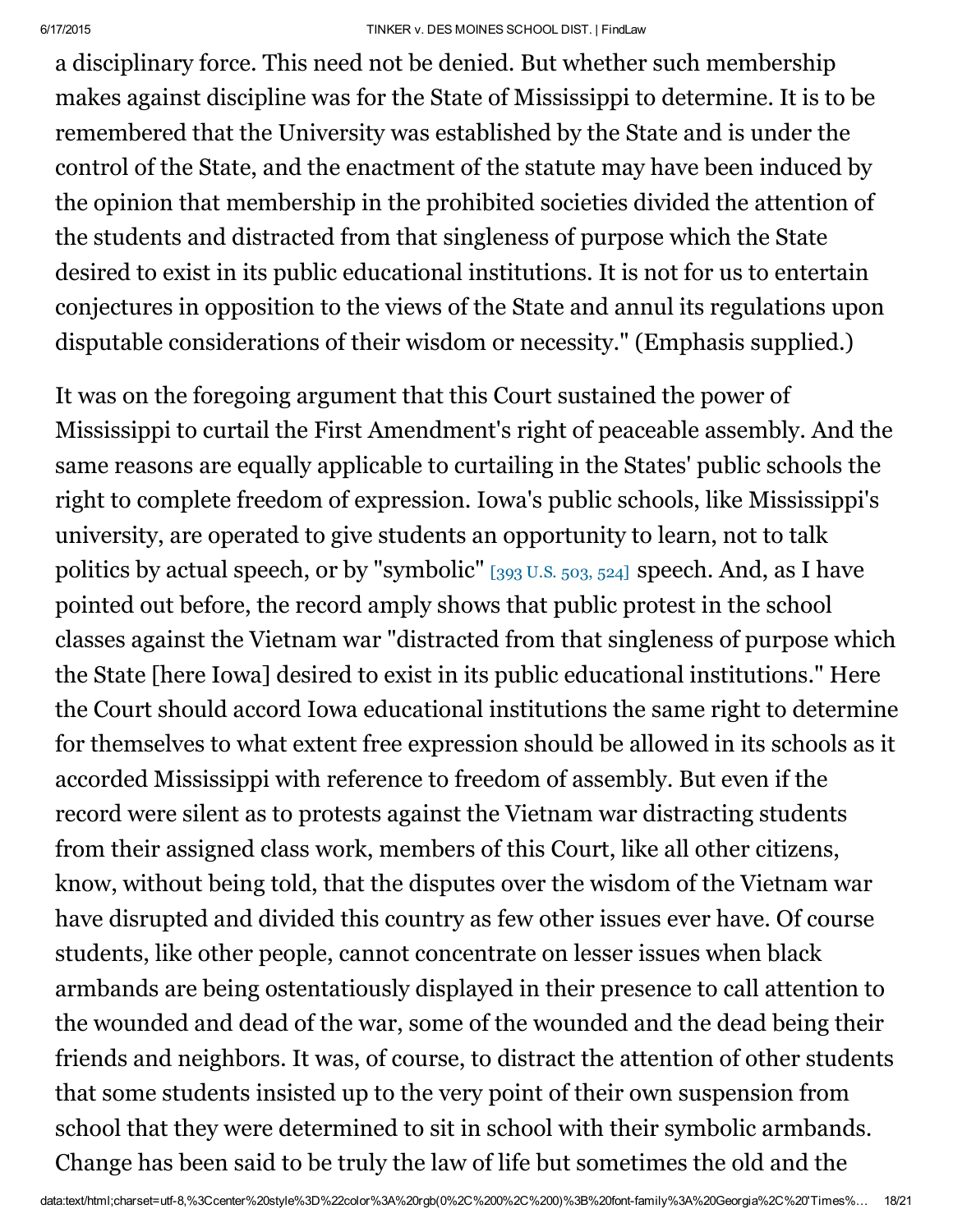tried and true are worth holding. The schools of this Nation have undoubtedly contributed to giving us tranquility and to making us a more law-abiding people. Uncontrolled and uncontrollable liberty is an enemy to domestic peace. We cannot close our eyes to the fact that some of the country's greatest problems are crimes committed by the youth, too many of school age. School discipline, like parental discipline, is an integral and important part of training our children to be good citizens to be better citizens. Here a very small number of students have crisply and summarily $_{[393\text{ U.S. }503, 525]}$  refused to obey a school order designed to give pupils who want to learn the opportunity to do so. One does not need to be a prophet or the son of a prophet to know that after the Court's holding today some students in Iowa schools and indeed in all schools will be ready, able, and willing to defy their teachers on practically all orders. This is the more unfortunate for the schools since groups of students all over the land are already running loose, conducting break-ins, sit-ins, lie-ins, and smash-ins. Many of these student groups, as is all too familiar to all who read the newspapers and watch the television news programs, have already engaged in rioting, property seizures, and destruction. They have picketed schools to force students not to cross their picket lines and have too often violently attacked earnest but frightened students who wanted an education that the pickets did not want them to get. Students engaged in such activities are apparently confident that they know far more about how to operate public school systems than do their parents, teachers, and elected school officials. It is no answer to say that the particular students here have not yet reached such high points in their demands to attend classes in order to exercise their political pressures. Turned loose with lawsuits for damages and injunctions against their teachers as they are here, it is nothing but wishful thinking to imagine that young, immature students will not soon believe it is their right to control the schools rather than the right of the States that collect the taxes to hire the teachers for the benefit of the pupils. This case, therefore, wholly without constitutional reasons in my judgment, subjects all the public schools in the country to the whims and caprices of their loudest-mouthed, but maybe not their brightest, students. I, for one, am not fully persuaded that school pupils are wise enough, even with this Court's expert help from Washington, to run the 23,390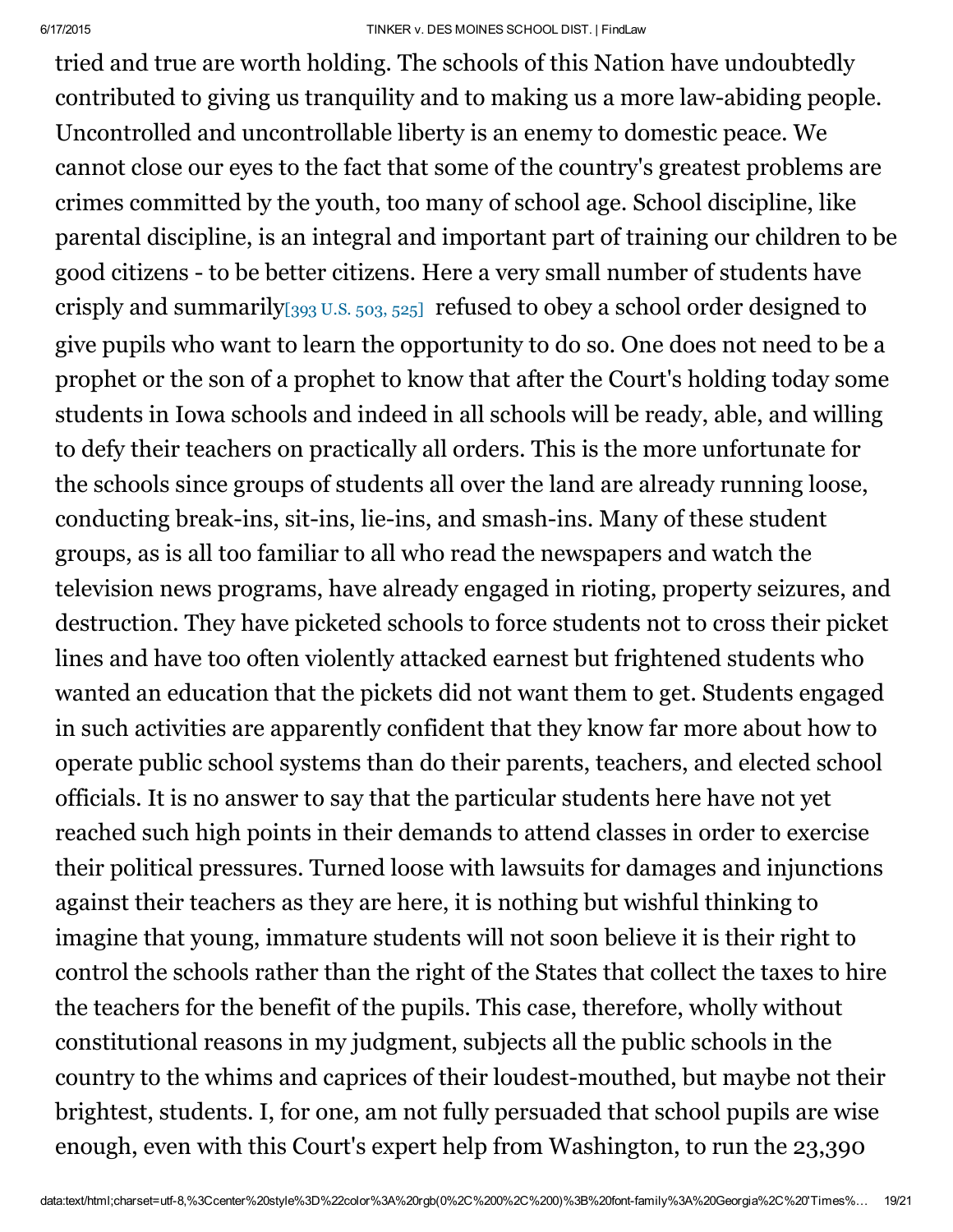public school [393 U.S. 503, 526] systems [4](http://caselaw.findlaw.com/us-supreme-court/393/503.html#ff4) in our 50 States. I wish, therefore, wholly to disclaim any purpose on my part to hold that the Federal Constitution compels the teachers, parents, and elected school officials to surrender control of the American public school system to public school students. I dissent.

[ [Footnote](http://caselaw.findlaw.com/us-supreme-court/393/503.html#tt1) 1 ] The petition for certiorari here presented this single question:

"Whether the First and Fourteenth Amendments permit officials of state supported public schools to prohibit students from wearing symbols of political views within school premises where the symbols are not disruptive of school discipline or decorum."

[ [Footnote](http://caselaw.findlaw.com/us-supreme-court/393/503.html#tt2) 2 ] The following Associated Press article appeared in the Washington Evening Star, January 11, 1969, p. A-2, col. 1:

"BELLINGHAM, Mass. (AP) - Todd R. Hennessy, 16, has filed nominating papers to run for town park commissioner in the March election.

"`I can see nothing illegal in the youth's seeking the elective office,' said Lee Ambler, the town counsel. `But I can't overlook the possibility that if he is elected any legal contract entered into by the park commissioner would be void because he is a juvenile.'

"Todd is a junior in Mount St. Charles Academy, where he has a top scholastic record."

[ [Footnote](http://caselaw.findlaw.com/us-supreme-court/393/503.html#tt3)  $3$  ] In Cantwell v. Connecticut,  $310$  U.S. [296,](http://caselaw.findlaw.com/us-supreme-court/310/296.html#303)  $303$  -304 (1940), this Court said:

"The First Amendment declares that Congress shall make no law respecting an establishment of religion or prohibiting the free exercise thereof. The Fourteenth Amendment has rendered the legislatures of the states as incompetent as Congress to enact such laws. The constitutional inhibition of legislation on the subject of religion has a double aspect. On the one hand, it forestalls compulsion by law of the acceptance of any creed or the practice of any form of worship. Freedom of conscience and freedom to adhere to such religious organization or